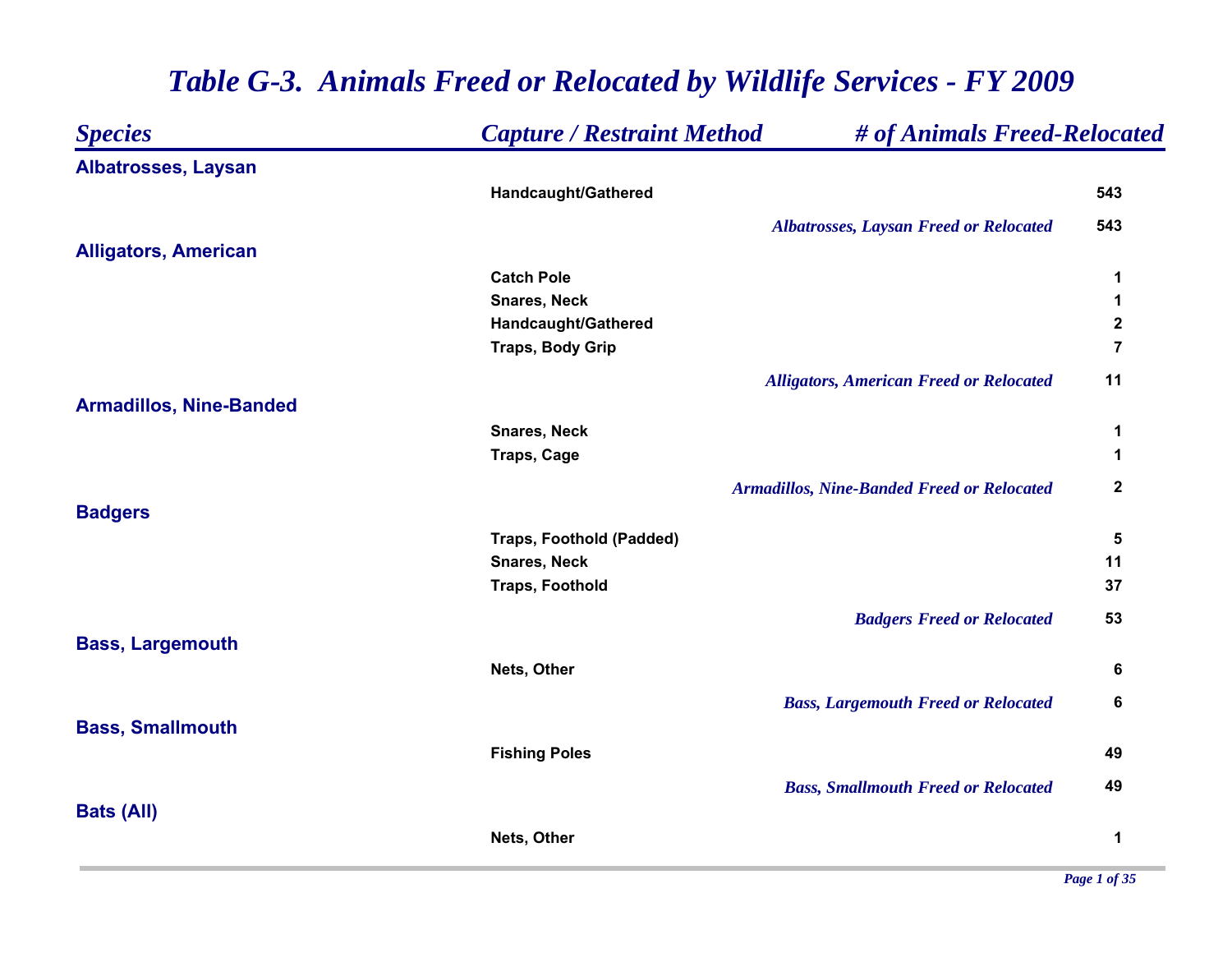| <b>Species</b>                | <b>Capture / Restraint Method</b>    | # of Animals Freed-Relocated                     |              |
|-------------------------------|--------------------------------------|--------------------------------------------------|--------------|
| <b>Bats (All)</b>             |                                      |                                                  |              |
|                               | Handcaught/Gathered                  |                                                  | 638          |
|                               |                                      | <b>Bats (All) Freed or Relocated</b>             | 639          |
| <b>Bears, Black</b>           |                                      |                                                  |              |
|                               | Nets, Bow                            |                                                  | 1            |
|                               | Snares, Foot/Leg                     |                                                  | $\mathbf 2$  |
|                               | Handcaught/Gathered                  |                                                  | 3            |
|                               | <b>Dog</b>                           |                                                  | 6            |
|                               | <b>Traps, Foothold</b>               |                                                  | 19           |
|                               | Traps, Cage                          |                                                  | 47           |
|                               | <b>Traps, Culvert</b>                |                                                  | 594          |
|                               |                                      | <b>Bears, Black Freed or Relocated</b>           | 672          |
| <b>Bears, Grizzly</b>         |                                      |                                                  |              |
|                               | <b>Traps, Foothold</b>               |                                                  | 1            |
|                               | Snares, Foot/Leg                     |                                                  | 5            |
|                               |                                      | <b>Bears, Grizzly Freed or Relocated</b>         | 6            |
| <b>Bears, Louisiana Black</b> |                                      |                                                  |              |
|                               | <b>Blowpipe</b>                      |                                                  | 1            |
|                               | <b>Drug Delivery Devices (Other)</b> |                                                  | 1            |
|                               | <b>Traps, Culvert</b>                |                                                  | 1            |
|                               |                                      | <b>Bears, Louisiana Black Freed or Relocated</b> | 3            |
| <b>Beavers</b>                |                                      |                                                  |              |
|                               | <b>Traps, Foothold</b>               |                                                  | $\mathbf{2}$ |
|                               | Traps, Cage                          |                                                  | 5            |
|                               | <b>Snares, Neck</b>                  |                                                  | 11           |
|                               | <b>Traps, Suitcase</b>               |                                                  | 328          |
|                               |                                      | <b>Beavers Freed or Relocated</b>                | 346          |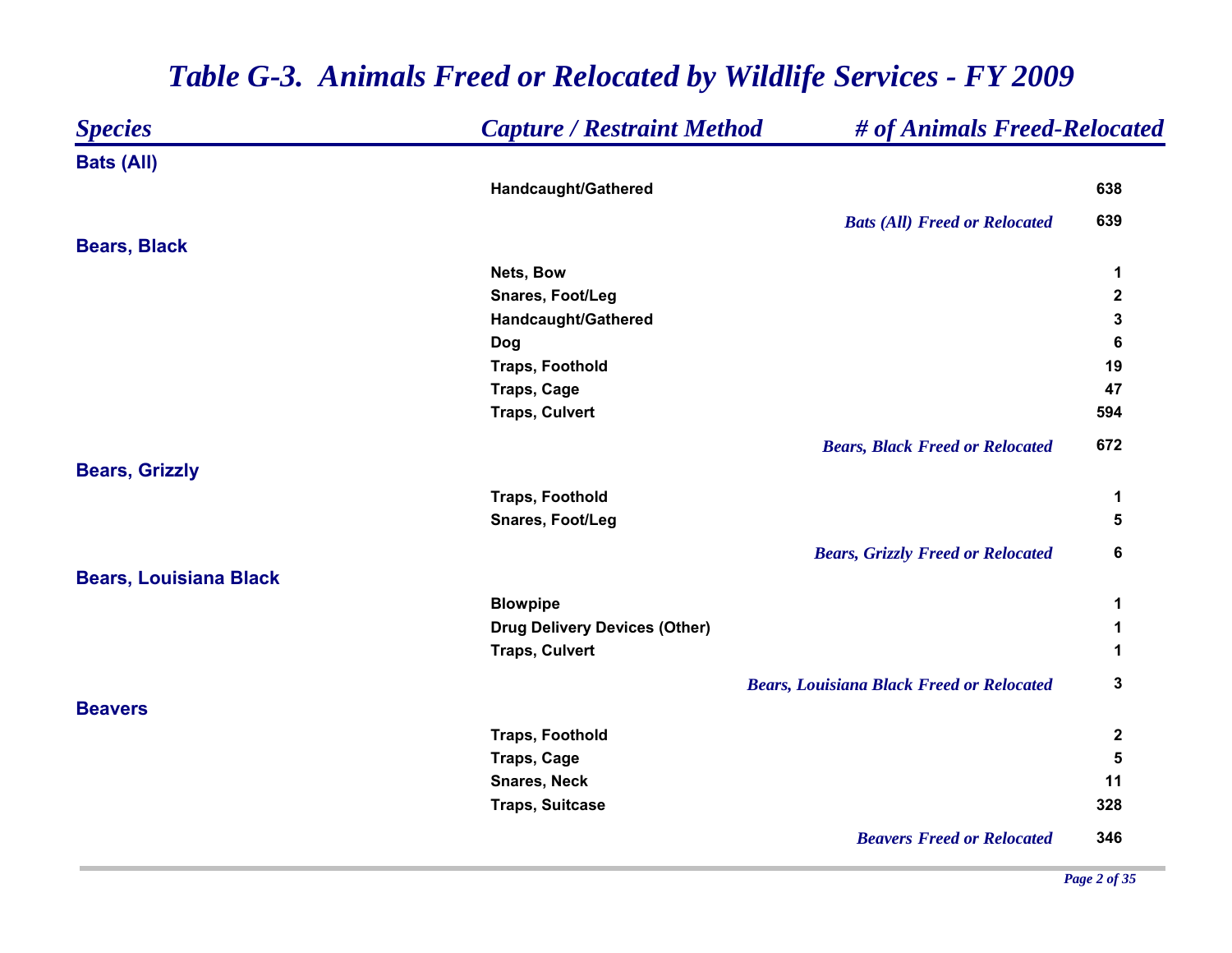#### *Species Capture / Restraint Method # of Animals Freed-Relocated* **Bird, Unidentifiable Handcaught/Gathered 2 Nets, Mist 11** *Bird, Unidentifiable Freed or Relocated* **13 Bitterns, Yellow Nets, Mist 38** *Bitterns, Yellow Freed or Relocated* **38 Blackbirds, Brewer`s Handcaught/Gathered 1 Traps, Decoy 26** *Blackbirds, Brewer`s Freed or Relocated* **27 Blackbirds, Red-Winged Traps, Decoy 1 Handcaught/Gathered 7 Traps, Cage 7** *Blackbirds, Red-Winged Freed or Relocated* **15 Blackbirds, Yellow-Headed Traps, Decoy 26** *Blackbirds, Yellow-Headed Freed or Relocated* **26 Blackbirds, Z-(Mixed Species) Traps, Decoy 67** *Blackbirds, Z-(Mixed Species) Freed or Relocated* **67 Bluebirds, Eastern Traps, Decoy 3** *Bluebirds, Eastern Freed or Relocated* **3**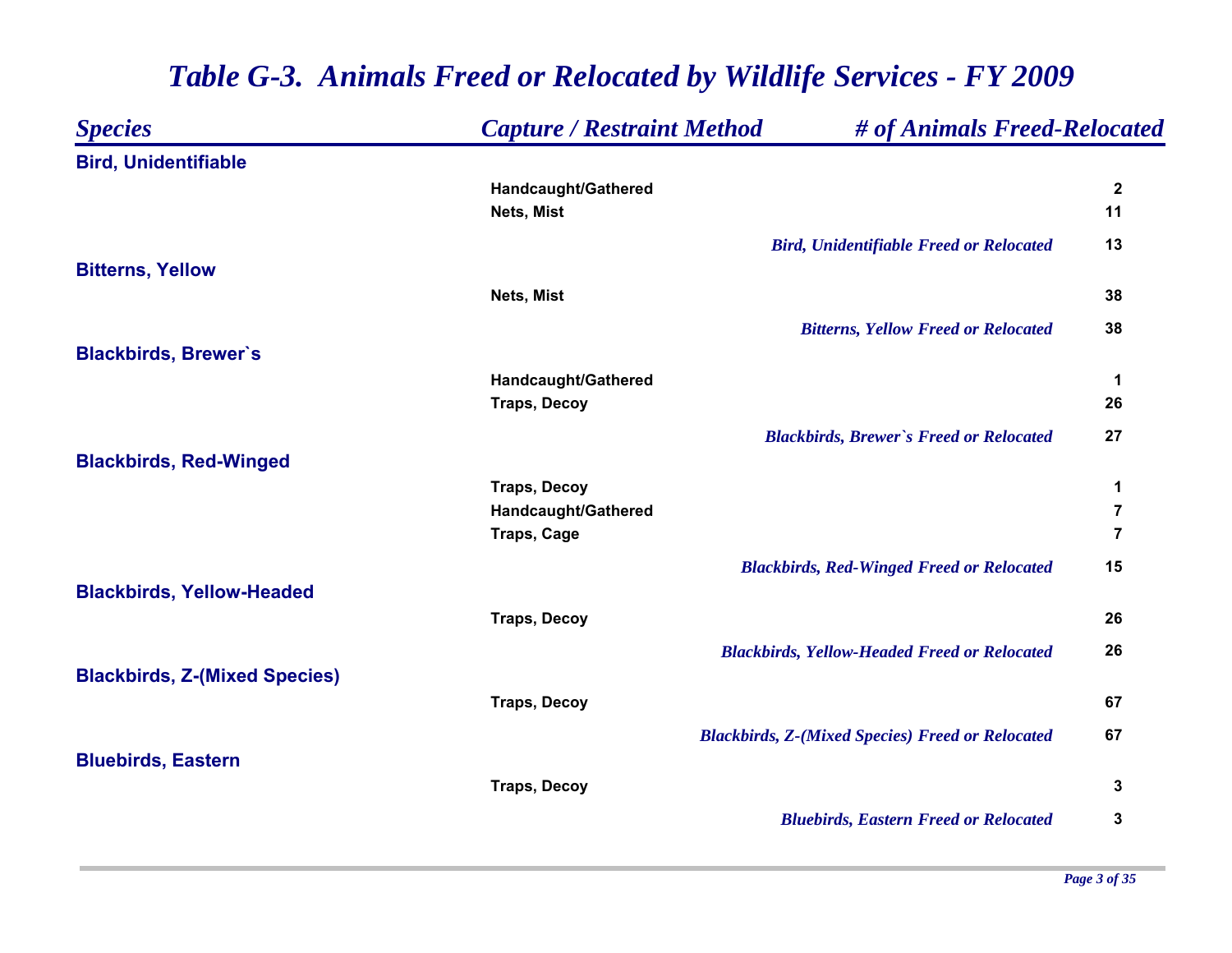| <b>Species</b>                  | <b>Capture / Restraint Method</b> | # of Animals Freed-Relocated                     |             |
|---------------------------------|-----------------------------------|--------------------------------------------------|-------------|
| <b>Bobcats</b>                  |                                   |                                                  |             |
|                                 | Dog                               |                                                  | 1           |
|                                 | Snares, Foot/Leg                  |                                                  | 1           |
|                                 | Handcaught/Gathered               |                                                  | $\mathbf 2$ |
|                                 | <b>Snares, Neck</b>               |                                                  | 5           |
|                                 | <b>Traps, Cage</b>                |                                                  | 6           |
|                                 | <b>Traps, Foothold (Padded)</b>   |                                                  | 17          |
|                                 | <b>Traps, Foothold</b>            |                                                  | 75          |
|                                 |                                   | <b>Bobcats Freed or Relocated</b>                | 107         |
| <b>Cardinals, Northern</b>      |                                   |                                                  |             |
|                                 | <b>Traps, Decoy</b>               |                                                  | 1           |
|                                 | <b>Traps, Cage</b>                |                                                  | 52          |
|                                 |                                   | <b>Cardinals, Northern Freed or Relocated</b>    | 53          |
| <b>Cardinals, Red Crested</b>   |                                   |                                                  |             |
|                                 | <b>Traps, Cage</b>                |                                                  | 3           |
|                                 |                                   | <b>Cardinals, Red Crested Freed or Relocated</b> | 3           |
| <b>Catbirds, Gray</b>           |                                   |                                                  |             |
|                                 | <b>Traps, Cage</b>                |                                                  | 1           |
|                                 |                                   | <b>Catbirds, Gray Freed or Relocated</b>         | 1           |
| <b>Catfish, Channel</b>         |                                   |                                                  |             |
|                                 | <b>Traps, Body Grip</b>           |                                                  | 1           |
|                                 | <b>Fishing Poles</b>              |                                                  | 17          |
|                                 |                                   | <b>Catfish, Channel Freed or Relocated</b>       | 18          |
| <b>Cats, Feral/Free Ranging</b> |                                   |                                                  |             |
|                                 | <b>Catch Pole</b>                 |                                                  | 1           |
|                                 | Snares, Foot/Leg                  |                                                  | 1           |
|                                 | <b>Snares, Neck</b>               |                                                  | 1           |
|                                 |                                   |                                                  |             |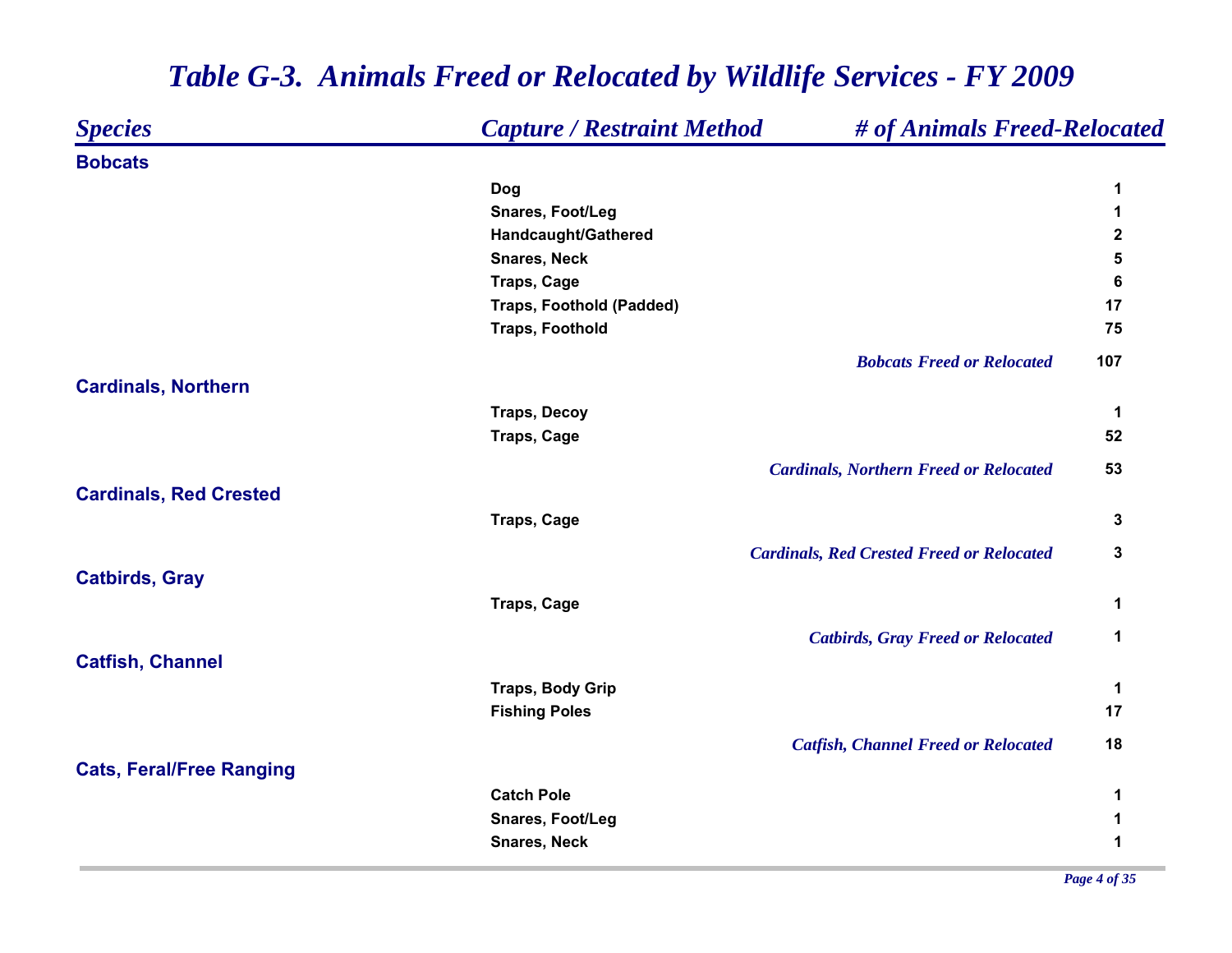#### *Species Capture / Restraint Method # of Animals Freed-Relocated* **Cats, Feral/Free Ranging Traps, Decoy 2 Traps, Foothold (Padded) 2 Traps, Body Grip 4 Traps, Foothold 8 Handcaught/Gathered 13 Traps, Cage 1,019** *Cats, Feral/Free Ranging Freed or Relocated* **1,051 Cattle, Feral Traps, Cage 1 Snares, Neck 2** *Cattle, Feral Freed or Relocated* **3 Coots, American Traps, Other 1 Nets, Cannon/Rocket 5 Traps, Cage 5** *Coots, American Freed or Relocated* **11 Cowbirds, Brown-Headed Handcaught/Gathered 11 Traps, Other 22 Traps, Decoy 132** *Cowbirds, Brown-Headed Freed or Relocated* **165 Coyotes Handcaught/Gathered 1 Snares, Neck 2 Traps, Cage 5 Traps, Foothold (Padded) 7 Traps, Foothold 11**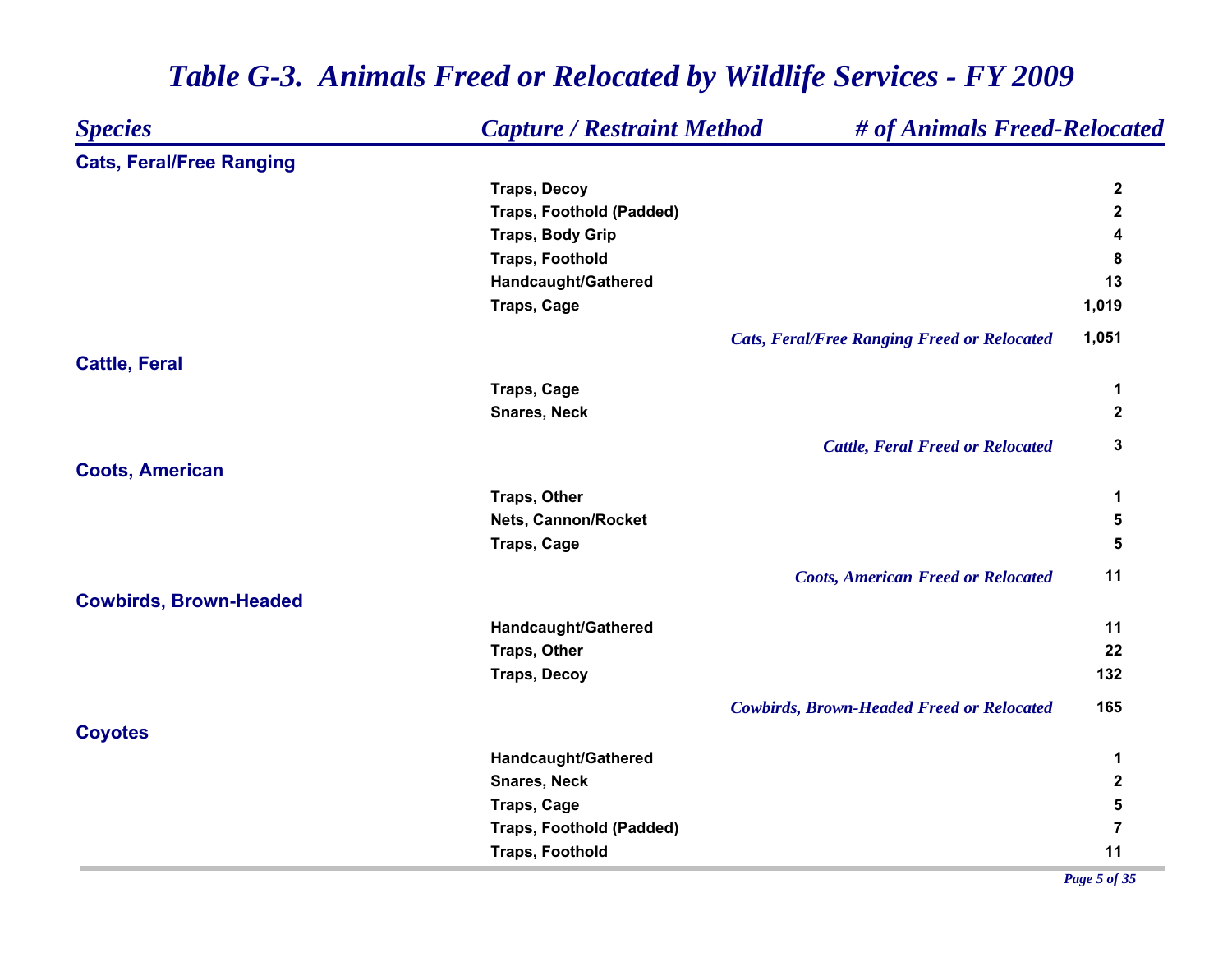| <b>Species</b>            | <b>Capture / Restraint Method</b>    | # of Animals Freed-Relocated                 |                |
|---------------------------|--------------------------------------|----------------------------------------------|----------------|
| <b>Coyotes</b>            |                                      |                                              |                |
|                           |                                      | <b>Coyotes Freed or Relocated</b>            | 26             |
| <b>Cranes, Sandhill</b>   |                                      |                                              |                |
|                           | <b>Traps, Foothold</b>               |                                              | 1              |
|                           |                                      | <b>Cranes, Sandhill Freed or Relocated</b>   | 1              |
| <b>Crows, American</b>    |                                      |                                              |                |
|                           | Traps, Other                         |                                              | 1              |
|                           |                                      | <b>Crows, American Freed or Relocated</b>    | $\mathbf 1$    |
| Deer, Black-Tailed        |                                      |                                              |                |
|                           | Handcaught/Gathered                  |                                              | 1              |
|                           | Snares, Foot/Leg                     |                                              | 1              |
|                           | <b>Snares, Neck</b>                  |                                              | 1              |
|                           | <b>Traps, Foothold</b>               |                                              | $\mathbf{2}$   |
|                           |                                      | <b>Deer, Black-Tailed Freed or Relocated</b> | 5              |
| Deer, Mule                |                                      |                                              |                |
|                           | <b>Traps, Cage</b>                   |                                              | 1              |
|                           | <b>Traps, Foothold</b>               |                                              | 2              |
|                           | <b>Snares, Neck</b>                  |                                              | 5              |
|                           | <b>Drug Delivery Devices (Other)</b> |                                              | 6              |
|                           |                                      | <b>Deer, Mule Freed or Relocated</b>         | 14             |
| Deer, White-Tailed (Wild) |                                      |                                              |                |
|                           | <b>Traps, Foothold</b>               |                                              | $\overline{7}$ |
|                           | Traps, Cage                          |                                              | 9              |
|                           | <b>Snares, Neck</b>                  |                                              | 16             |
|                           |                                      | Deer, White-Tailed (Wild) Freed or Relocated | 32             |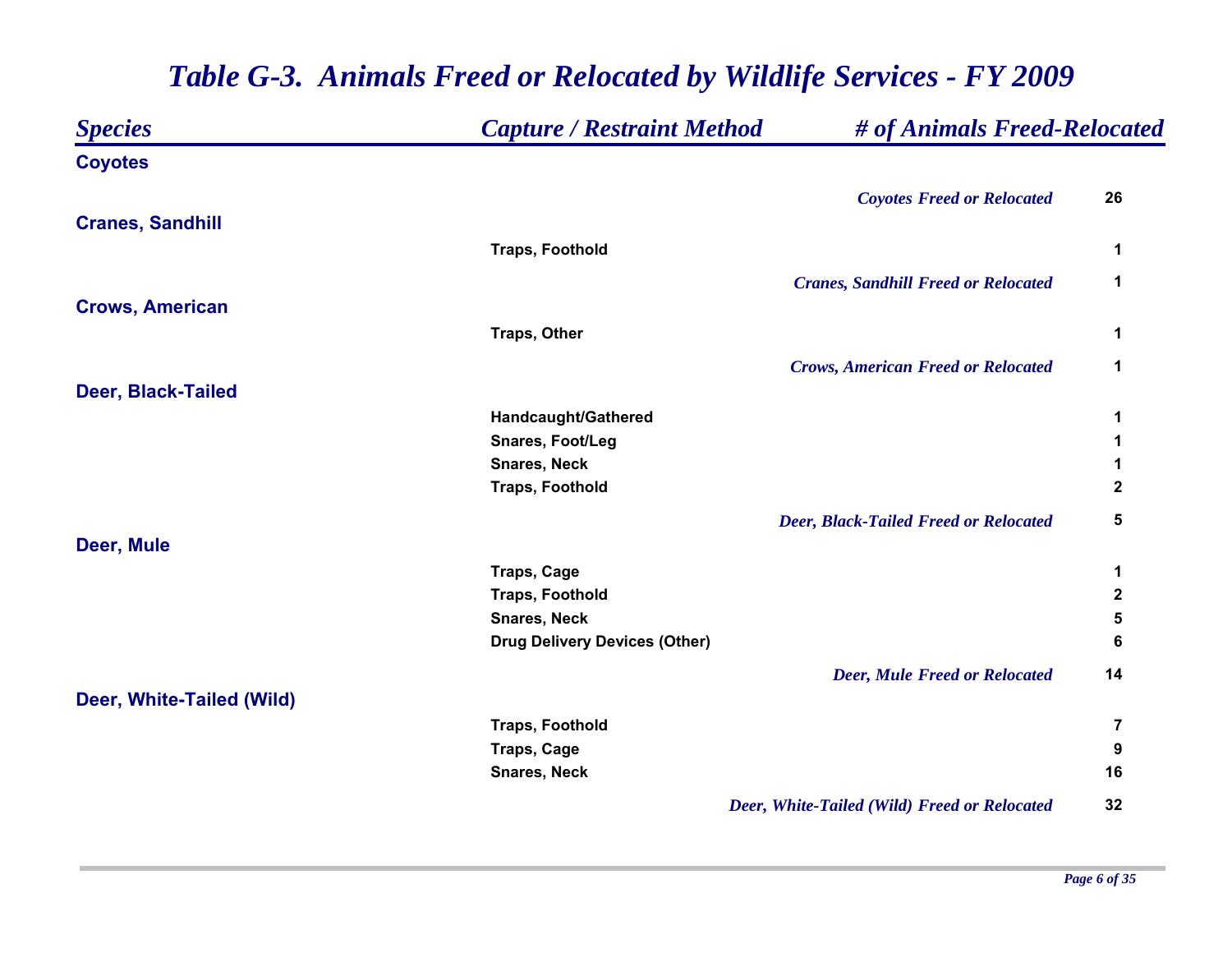| <b>Species</b>                        | <b>Capture / Restraint Method</b>         | # of Animals Freed-Relocated                              |              |
|---------------------------------------|-------------------------------------------|-----------------------------------------------------------|--------------|
| Dogs, Feral, Free-Ranging And Hybrids |                                           |                                                           |              |
|                                       | <b>Catch Pole</b>                         |                                                           | 1            |
|                                       | <b>Snares, Neck Mechanical (Collarum)</b> |                                                           | 1            |
|                                       | <b>Traps, Body Grip</b>                   |                                                           | 1            |
|                                       | <b>Traps, Drive/Corral</b>                |                                                           | $\mathbf{2}$ |
|                                       | Traps, Foothold (Padded) W/TTD            |                                                           | $\mathbf 2$  |
|                                       | Snares, Foot/Leg                          |                                                           | 3            |
|                                       | <b>Traps, Foothold (Padded)</b>           |                                                           | 17           |
|                                       | <b>Traps, Foothold</b>                    |                                                           | 20           |
|                                       | <b>Snares, Neck</b>                       |                                                           | 29           |
|                                       | Handcaught/Gathered                       |                                                           | 32           |
|                                       | <b>Traps, Cage</b>                        |                                                           | 38           |
|                                       |                                           | <b>Peral, Free-Ranging And Hybrids Freed or Relocated</b> | 146          |
| Doves, Collared, Island (Philippine)  |                                           |                                                           |              |
|                                       | Nets, Mist                                |                                                           | 170          |
|                                       |                                           | ves, Collared, Island (Philippine) Freed or Relocated     | 170          |
| <b>Doves, Mourning</b>                |                                           |                                                           |              |
|                                       | Handcaught/Gathered                       |                                                           | 1            |
|                                       | <b>Traps, Other</b>                       |                                                           | 6            |
|                                       | <b>Traps, Decoy</b>                       |                                                           | 62           |
|                                       | <b>Traps, Cage</b>                        |                                                           | 276          |
|                                       |                                           | <b>Doves, Mourning Freed or Relocated</b>                 | 345          |
| <b>Doves, White-Winged</b>            |                                           |                                                           |              |
|                                       | <b>Traps, Decoy</b>                       |                                                           | $\mathbf{2}$ |
|                                       |                                           | Doves, White-Winged Freed or Relocated                    | $\mathbf{2}$ |
| <b>Dowitchers, Short-Billed</b>       |                                           |                                                           |              |
|                                       | Nets, Mist                                |                                                           | 27           |
|                                       |                                           |                                                           |              |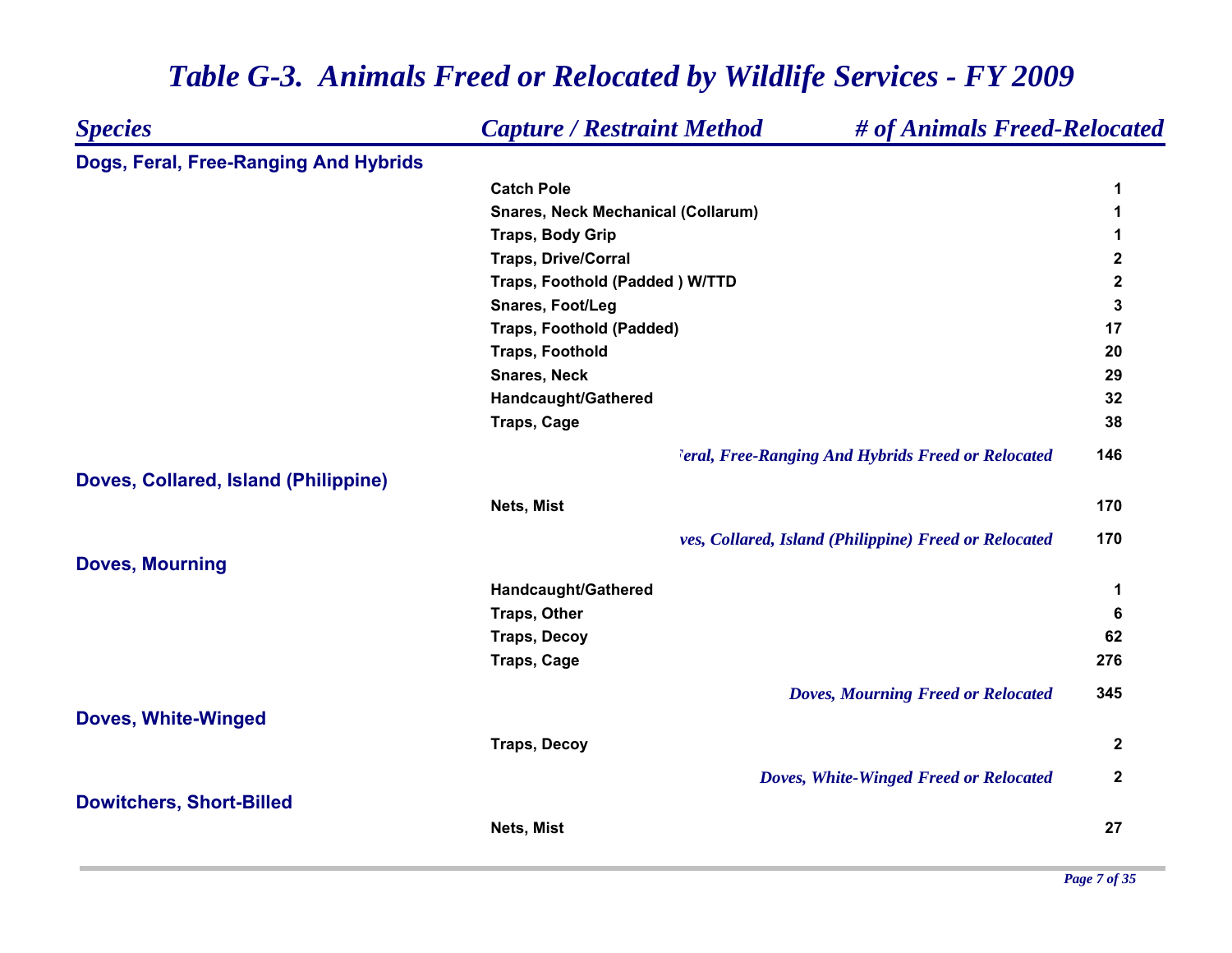| <b>Species</b>                  | <b>Capture / Restraint Method</b> | # of Animals Freed-Relocated                       |                  |
|---------------------------------|-----------------------------------|----------------------------------------------------|------------------|
| <b>Dowitchers, Short-Billed</b> |                                   |                                                    |                  |
|                                 |                                   | <b>Dowitchers, Short-Billed Freed or Relocated</b> | 27               |
| <b>Drongos, Black</b>           |                                   |                                                    |                  |
|                                 | Nets, Mist                        |                                                    | 3                |
|                                 |                                   | <b>Drongos, Black Freed or Relocated</b>           | 3                |
| <b>Ducks, American Black</b>    |                                   |                                                    |                  |
|                                 | Nets, Bow                         |                                                    | $\boldsymbol{2}$ |
|                                 | <b>Traps, Drive/Corral</b>        |                                                    | 29               |
|                                 | Nets, Cannon/Rocket               |                                                    | 53               |
|                                 |                                   | <b>Ducks, American Black Freed or Relocated</b>    | 84               |
| <b>Ducks, Feral</b>             |                                   |                                                    |                  |
|                                 | Nets, Bow                         |                                                    | 3                |
|                                 | Nets, Other                       |                                                    | 8                |
|                                 | A/C Tablets: 60 Mg                |                                                    | 11               |
|                                 | A/C Powder                        |                                                    | 14               |
|                                 | Handcaught/Gathered               |                                                    | 26               |
|                                 | <b>Traps, Drive/Corral</b>        |                                                    | 33               |
|                                 |                                   | <b>Ducks, Feral Freed or Relocated</b>             | 95               |
| <b>Ducks, Gadwall</b>           |                                   |                                                    |                  |
|                                 | Traps, Other                      |                                                    | $\mathbf{2}$     |
|                                 | Handcaught/Gathered               |                                                    | 4                |
|                                 |                                   | <b>Ducks, Gadwall Freed or Relocated</b>           | 6                |
| <b>Ducks, Harlequin</b>         |                                   |                                                    |                  |
|                                 | <b>Traps, Drive/Corral</b>        |                                                    | 42               |
|                                 |                                   | <b>Ducks, Harlequin Freed or Relocated</b>         | 42               |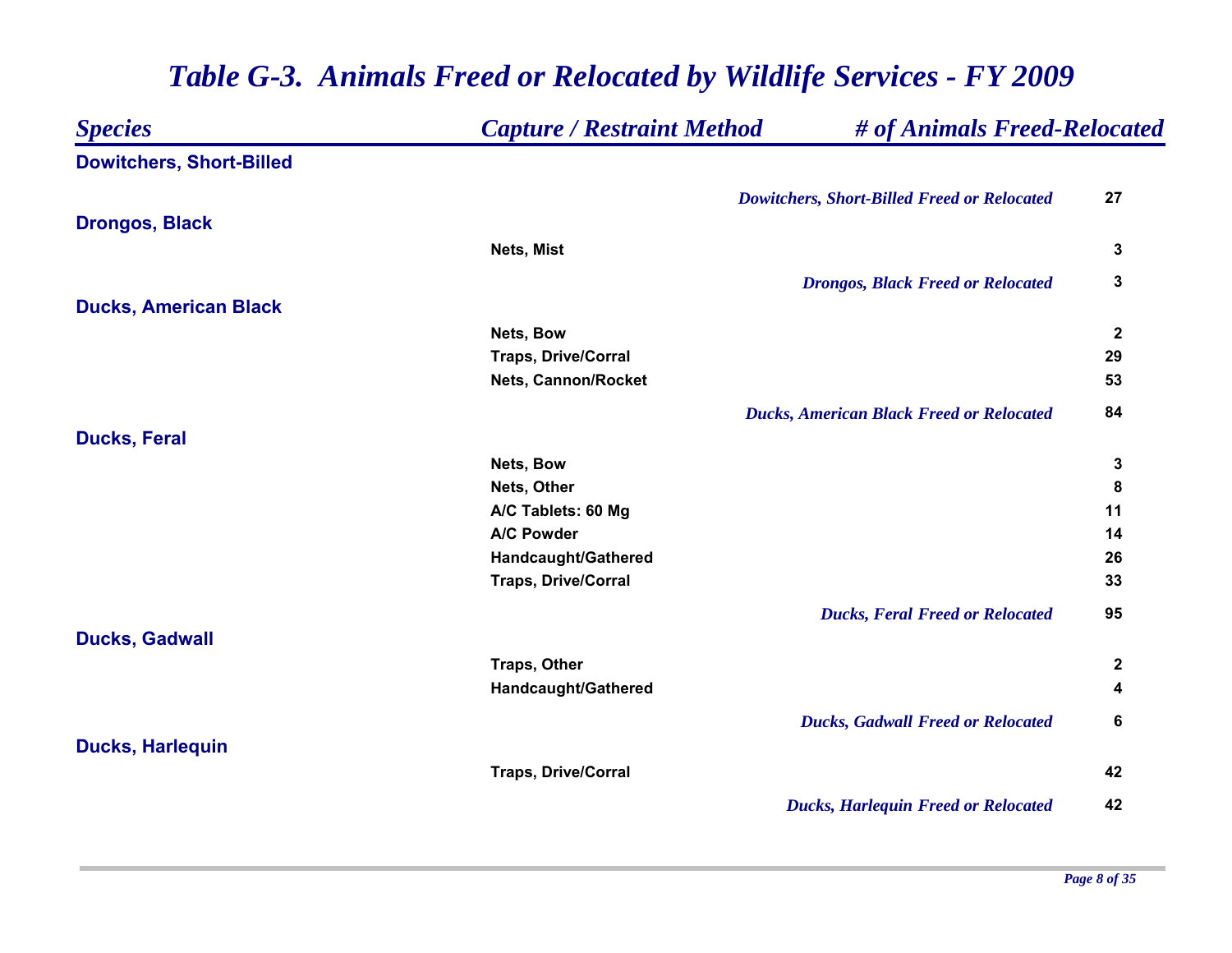| <b>Species</b>                  | <b>Capture / Restraint Method</b> | # of Animals Freed-Relocated                       |                |
|---------------------------------|-----------------------------------|----------------------------------------------------|----------------|
| <b>Ducks, Mallards</b>          |                                   |                                                    |                |
|                                 | <b>Traps, Body Grip</b>           |                                                    | 1              |
|                                 | Nets, Other                       |                                                    | 12             |
|                                 | Nets, Bow                         |                                                    | 52             |
|                                 | Nets, Cannon/Rocket               |                                                    | 80             |
|                                 | Handcaught/Gathered               |                                                    | 116            |
|                                 | Traps, Cage                       |                                                    | 131            |
|                                 | Traps, Other                      |                                                    | 162            |
|                                 | A/C Powder                        |                                                    | 185            |
|                                 | <b>Traps, Drive/Corral</b>        |                                                    | 659            |
|                                 |                                   | <b>Ducks, Mallards Freed or Relocated</b>          | 1,398          |
| <b>Ducks, Merganser Common</b>  |                                   |                                                    |                |
|                                 | <b>Traps, Drive/Corral</b>        |                                                    | 7              |
|                                 |                                   | <b>Ducks, Merganser Common Freed or Relocated</b>  | $\overline{7}$ |
| <b>Ducks, Northern Pintail</b>  |                                   |                                                    |                |
|                                 | Handcaught/Gathered               |                                                    | 1              |
|                                 | <b>Traps, Other</b>               |                                                    | 5              |
|                                 | <b>Traps, Cage</b>                |                                                    | 17             |
|                                 |                                   | <b>Ducks, Northern Pintail Freed or Relocated</b>  | 23             |
| <b>Ducks, Northern Shoveler</b> |                                   |                                                    |                |
|                                 | Handcaught/Gathered               |                                                    | $\mathbf 1$    |
|                                 |                                   | <b>Ducks, Northern Shoveler Freed or Relocated</b> | $\mathbf 1$    |
| <b>Ducks, Redhead</b>           |                                   |                                                    |                |
|                                 | Handcaught/Gathered               |                                                    | 1              |
|                                 | <b>Traps, Other</b>               |                                                    | 41             |
|                                 |                                   | <b>Ducks, Redhead Freed or Relocated</b>           | 42             |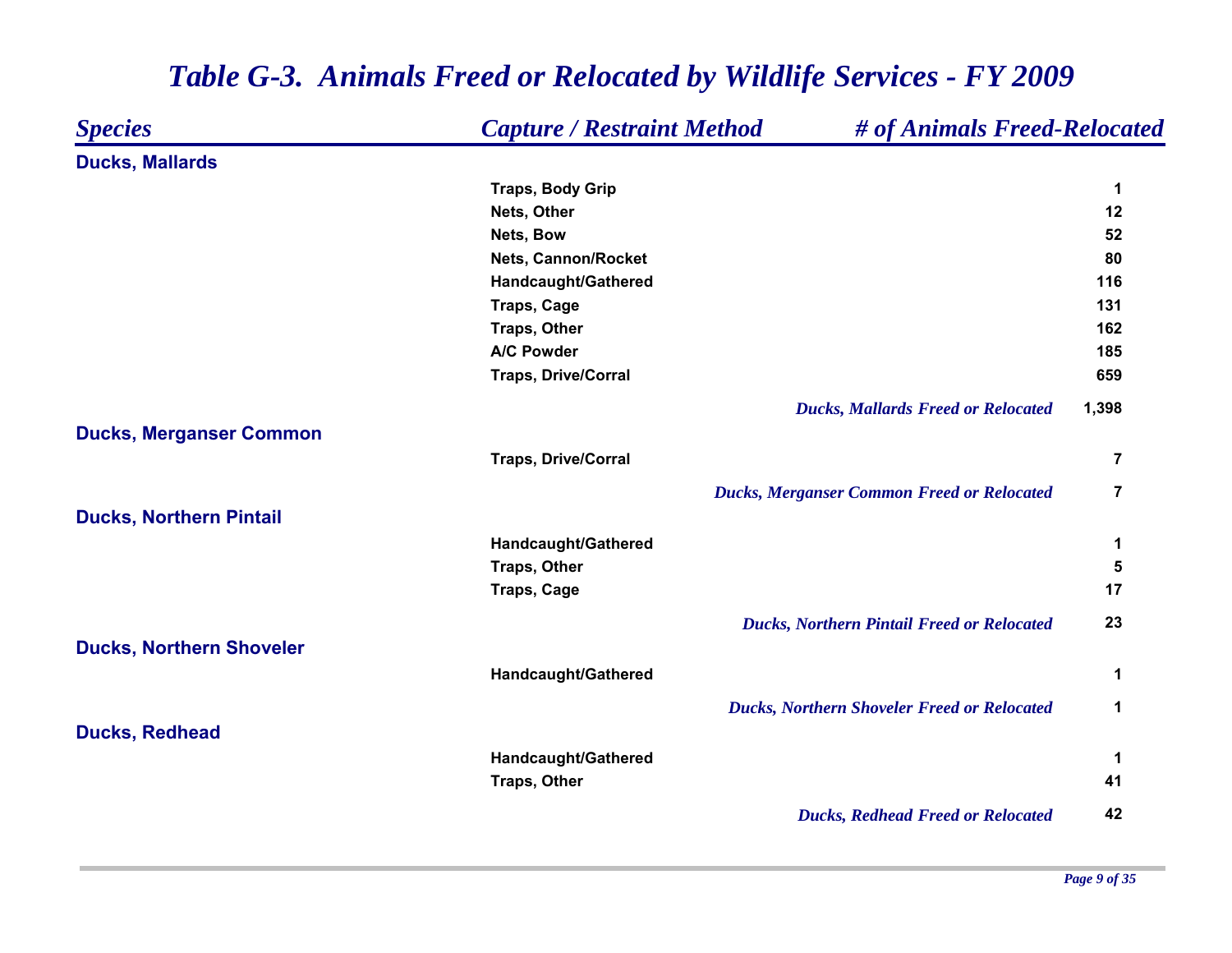| <b>Species</b>                   | <b>Capture / Restraint Method</b> | # of Animals Freed-Relocated                        |             |
|----------------------------------|-----------------------------------|-----------------------------------------------------|-------------|
| <b>Ducks, Ruddy</b>              |                                   |                                                     |             |
|                                  | Handcaught/Gathered               |                                                     | 1           |
|                                  |                                   | <b>Ducks, Ruddy Freed or Relocated</b>              | 1           |
| <b>Ducks, Teal, Blue-Winged</b>  |                                   |                                                     |             |
|                                  | Nets, Other                       |                                                     | 1           |
|                                  |                                   | <b>Ducks, Teal, Blue-Winged Freed or Relocated</b>  | 1           |
| <b>Ducks, Teal, Cinnamon</b>     |                                   |                                                     |             |
|                                  | Handcaught/Gathered               |                                                     | 6           |
|                                  |                                   | <b>Ducks, Teal, Cinnamon Freed or Relocated</b>     | 6           |
| <b>Ducks, Teal, Green-Winged</b> |                                   |                                                     |             |
|                                  | <b>Traps, Drive/Corral</b>        |                                                     | $\mathbf 2$ |
|                                  | Traps, Cage                       |                                                     | 5           |
|                                  | <b>Nets, Cannon/Rocket</b>        |                                                     | 31          |
|                                  |                                   | <b>Ducks, Teal, Green-Winged Freed or Relocated</b> | 38          |
| Ducks, Wigeon, American          |                                   |                                                     |             |
|                                  | Handcaught/Gathered               |                                                     | 1           |
|                                  | <b>Traps, Cage</b>                |                                                     | 1           |
|                                  | Traps, Other                      |                                                     | $\mathbf 2$ |
|                                  |                                   | Ducks, Wigeon, American Freed or Relocated          | 4           |
| <b>Ducks, Wood</b>               |                                   |                                                     |             |
|                                  | <b>Traps, Cage</b>                |                                                     | 2           |
|                                  | <b>Traps, Drive/Corral</b>        |                                                     | $\mathbf 2$ |
|                                  |                                   | <b>Ducks, Wood Freed or Relocated</b>               | 4           |
| <b>Eagles, Bald</b>              |                                   |                                                     |             |
|                                  | <b>Nets, Cannon/Rocket</b>        |                                                     | 1           |
|                                  | <b>Traps, Foothold</b>            |                                                     | 1           |
|                                  |                                   |                                                     |             |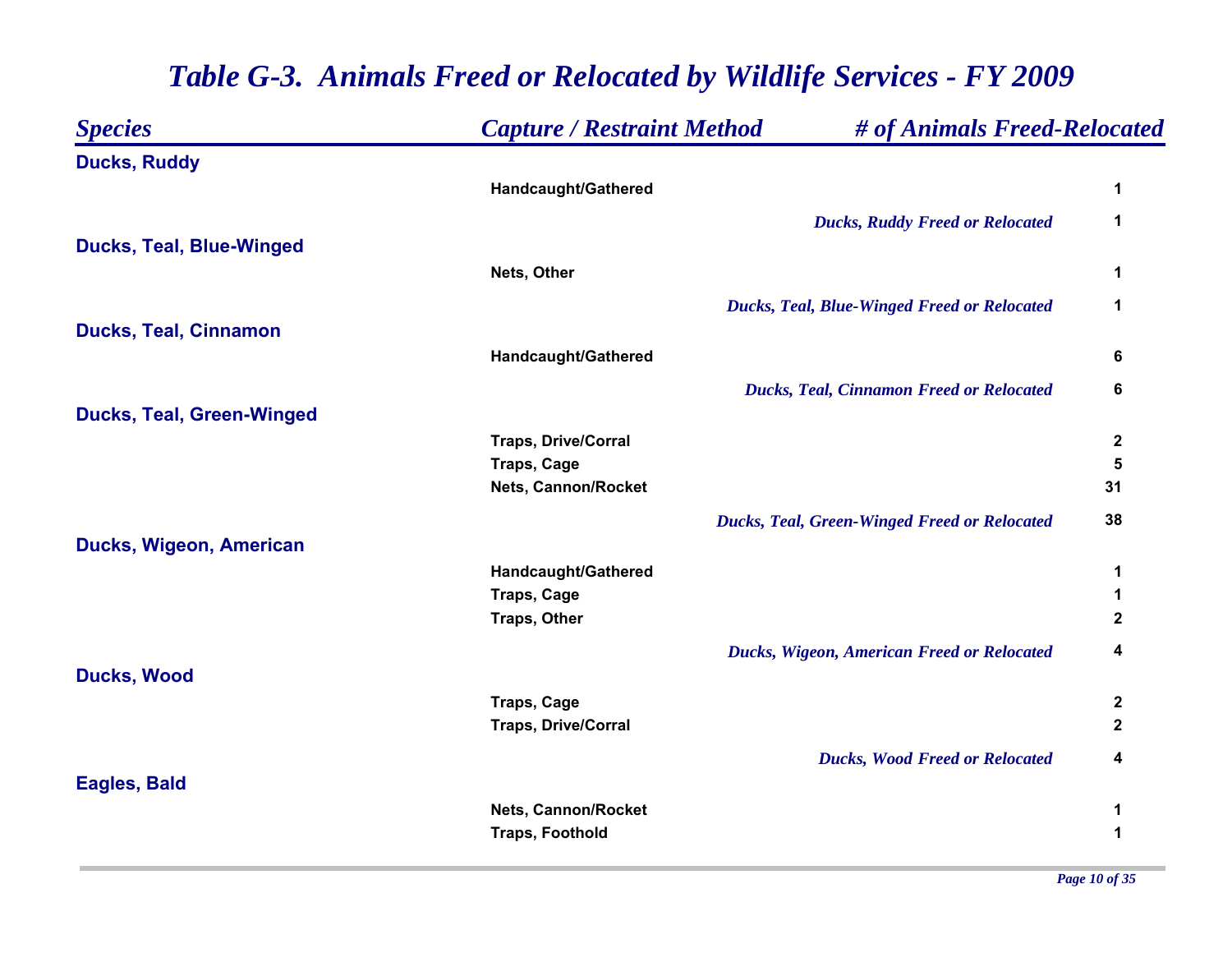| <b>Species</b>                    | <b>Capture / Restraint Method</b> | # of Animals Freed-Relocated                         |                |
|-----------------------------------|-----------------------------------|------------------------------------------------------|----------------|
| <b>Eagles, Bald</b>               |                                   |                                                      |                |
|                                   |                                   | <b>Eagles, Bald Freed or Relocated</b>               | $\mathbf 2$    |
| Elk, Wapiti (Wild)                |                                   |                                                      |                |
|                                   | <b>Traps, Foothold</b>            |                                                      | 1              |
|                                   |                                   | Elk, Wapiti (Wild) Freed or Relocated                | 1              |
| <b>Falcons, American Kestrels</b> |                                   |                                                      |                |
|                                   | <b>Traps, Foothold (Padded)</b>   |                                                      | 1              |
|                                   | Traps, Other                      |                                                      | $\mathbf 2$    |
|                                   | Handcaught/Gathered               |                                                      | 5              |
|                                   | <b>Traps, Cage</b>                |                                                      | 20             |
|                                   | Traps, Bal-Chatri                 |                                                      | 27             |
|                                   | <b>Traps, Decoy</b>               |                                                      | 49             |
|                                   | Traps, Raptor (Other)             |                                                      | 81             |
|                                   | <b>Traps, Pole</b>                |                                                      | 294            |
|                                   |                                   | <b>Falcons, American Kestrels Freed or Relocated</b> | 479            |
| <b>Falcons, Merlin</b>            |                                   |                                                      |                |
|                                   | <b>Traps, Cage</b>                |                                                      | $\mathbf 2$    |
|                                   |                                   | <b>Falcons, Merlin Freed or Relocated</b>            | $\mathbf{2}$   |
| <b>Falcons, Peregrine</b>         |                                   |                                                      |                |
|                                   | Harness, Pigeon                   |                                                      | 1              |
|                                   | Traps, Raptor (Swedish Goshawk)   |                                                      | 1              |
|                                   | Traps, Bal-Chatri                 |                                                      | 3              |
|                                   | Traps, Raptor (Other)             |                                                      | $\overline{7}$ |
|                                   |                                   | <b>Falcons, Peregrine Freed or Relocated</b>         | 12             |
| <b>Finches, House</b>             |                                   |                                                      |                |
|                                   | <b>Traps, Pole</b>                |                                                      | $\mathbf{2}$   |
|                                   | Handcaught/Gathered               |                                                      | 14             |
|                                   |                                   |                                                      |                |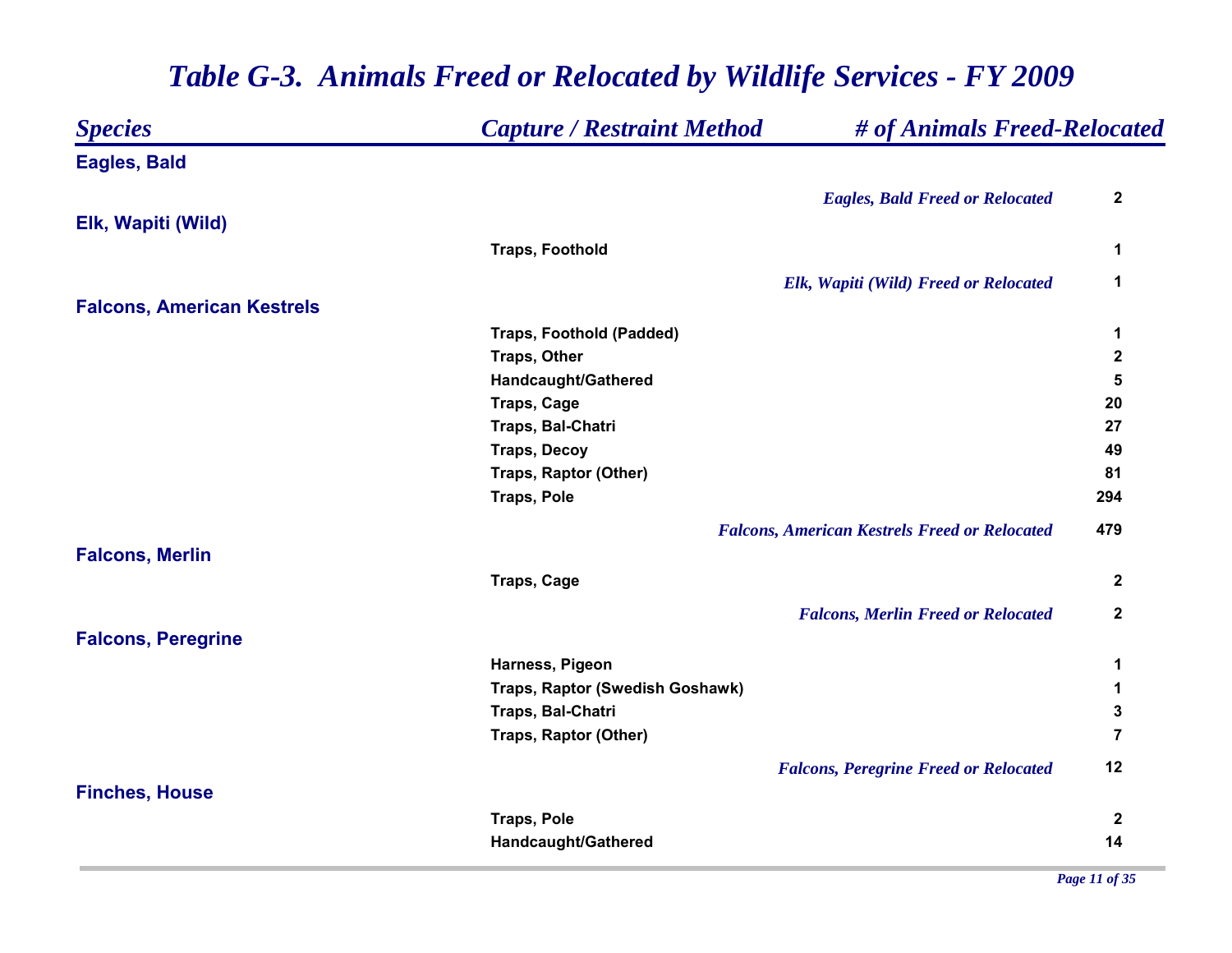#### *Species Capture / Restraint Method # of Animals Freed-Relocated* **Finches, House Traps, Decoy 20** *Finches, House Freed or Relocated* **36 Fish (Other) Nets, Other 17 Electrofishing Device 136 Fishing Poles 2,585** *Fish (Other) Freed or Relocated* **2,738 FishersTraps, Cage 29** *Fishers Freed or Relocated* **29 Flickers, Northern Traps, Decoy 1** *Flickers, Northern Freed or Relocated* **1 Fowl, Pea Handcaught/Gathered 1 Traps, Cage 6** *Fowl, Pea Freed or Relocated* **7 Foxes, Gray Catch Pole 2 Traps, Foothold (Padded) 29 Traps, Foothold 68 Traps, Cage 189** *Foxes, Gray Freed or Relocated* **288 Foxes, Kit Traps, Foothold 2**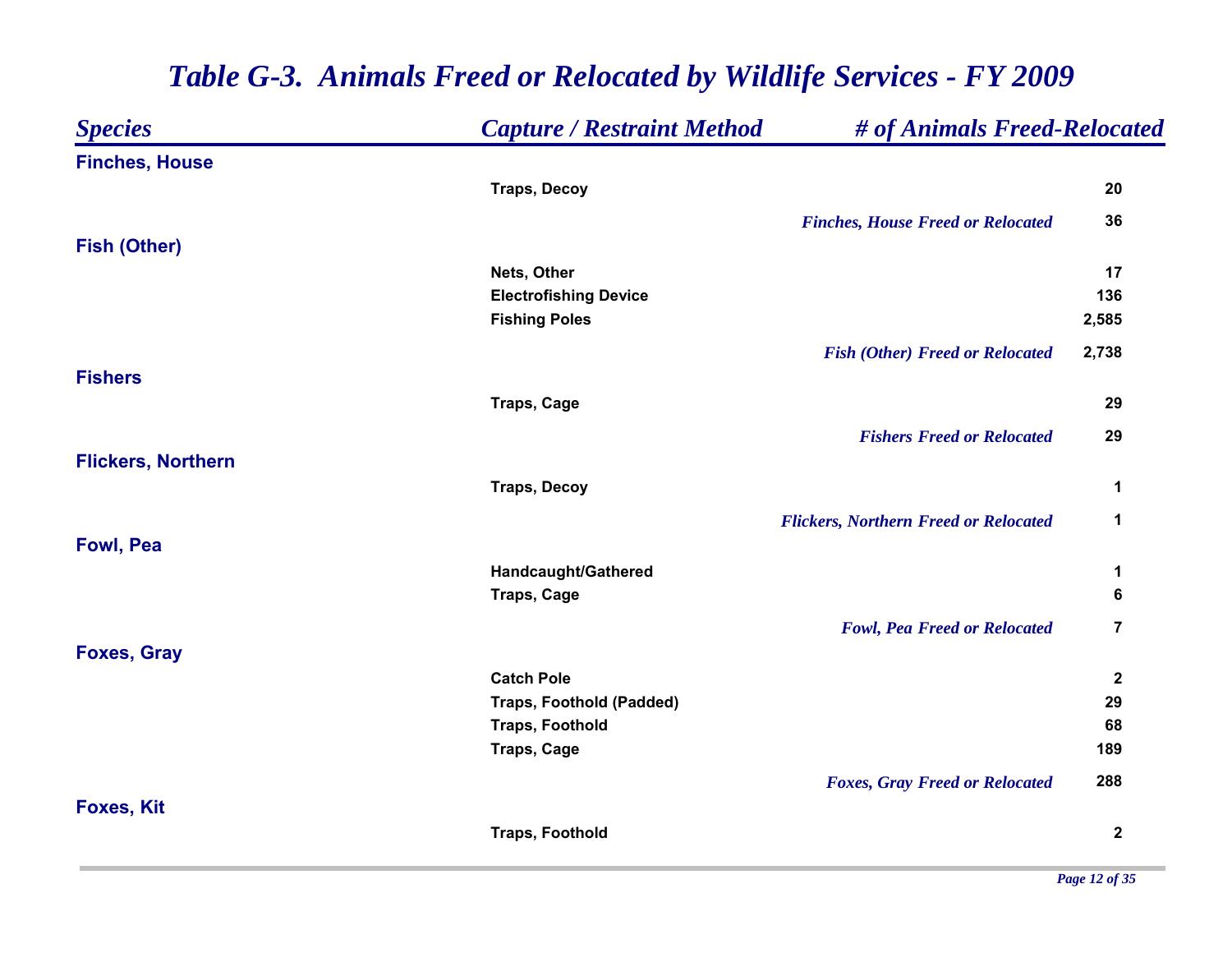| <b>Species</b>             | <b>Capture / Restraint Method</b> | # of Animals Freed-Relocated                  |                  |
|----------------------------|-----------------------------------|-----------------------------------------------|------------------|
| <b>Foxes, Kit</b>          |                                   |                                               |                  |
|                            |                                   | <b>Foxes, Kit Freed or Relocated</b>          | $\mathbf{2}$     |
| <b>Foxes, Red</b>          |                                   |                                               |                  |
|                            | <b>Traps, Foothold (Padded)</b>   |                                               | 1                |
|                            | <b>Snares, Neck</b>               |                                               | $\bf 8$          |
|                            | <b>Traps, Foothold</b>            |                                               | 30               |
|                            | Traps, Cage                       |                                               | 40               |
|                            |                                   | <b>Foxes, Red Freed or Relocated</b>          | 79               |
| <b>Foxes, Swift</b>        |                                   |                                               |                  |
|                            | <b>Traps, Foothold</b>            |                                               | $\boldsymbol{2}$ |
|                            |                                   | <b>Foxes, Swift Freed or Relocated</b>        | $\mathbf 2$      |
| <b>Francolins, Black</b>   |                                   |                                               |                  |
|                            | <b>Traps, Cage</b>                |                                               | 13               |
|                            |                                   | <b>Francolins, Black Freed or Relocated</b>   | 13               |
| <b>Francolins, Gray</b>    |                                   |                                               |                  |
|                            | <b>Traps, Cage</b>                |                                               | 128              |
|                            |                                   | <b>Francolins, Gray Freed or Relocated</b>    | 128              |
| <b>Frogs/Toads (All)</b>   |                                   |                                               |                  |
|                            | <b>Traps, Cage</b>                |                                               | 1                |
|                            |                                   | <b>Frogs/Toads (All) Freed or Relocated</b>   | 1                |
| <b>Frogs/Toads (Other)</b> |                                   |                                               |                  |
|                            | Traps, Snap (Rat, Mouse, Etc.)    |                                               | 1                |
|                            | <b>Traps, Body Grip</b>           |                                               | $\mathbf 2$      |
|                            |                                   | <b>Frogs/Toads (Other) Freed or Relocated</b> | $\mathbf 3$      |
| Geese, Canada              |                                   |                                               |                  |
|                            | <b>Traps, Foothold</b>            |                                               | 1                |
|                            |                                   |                                               |                  |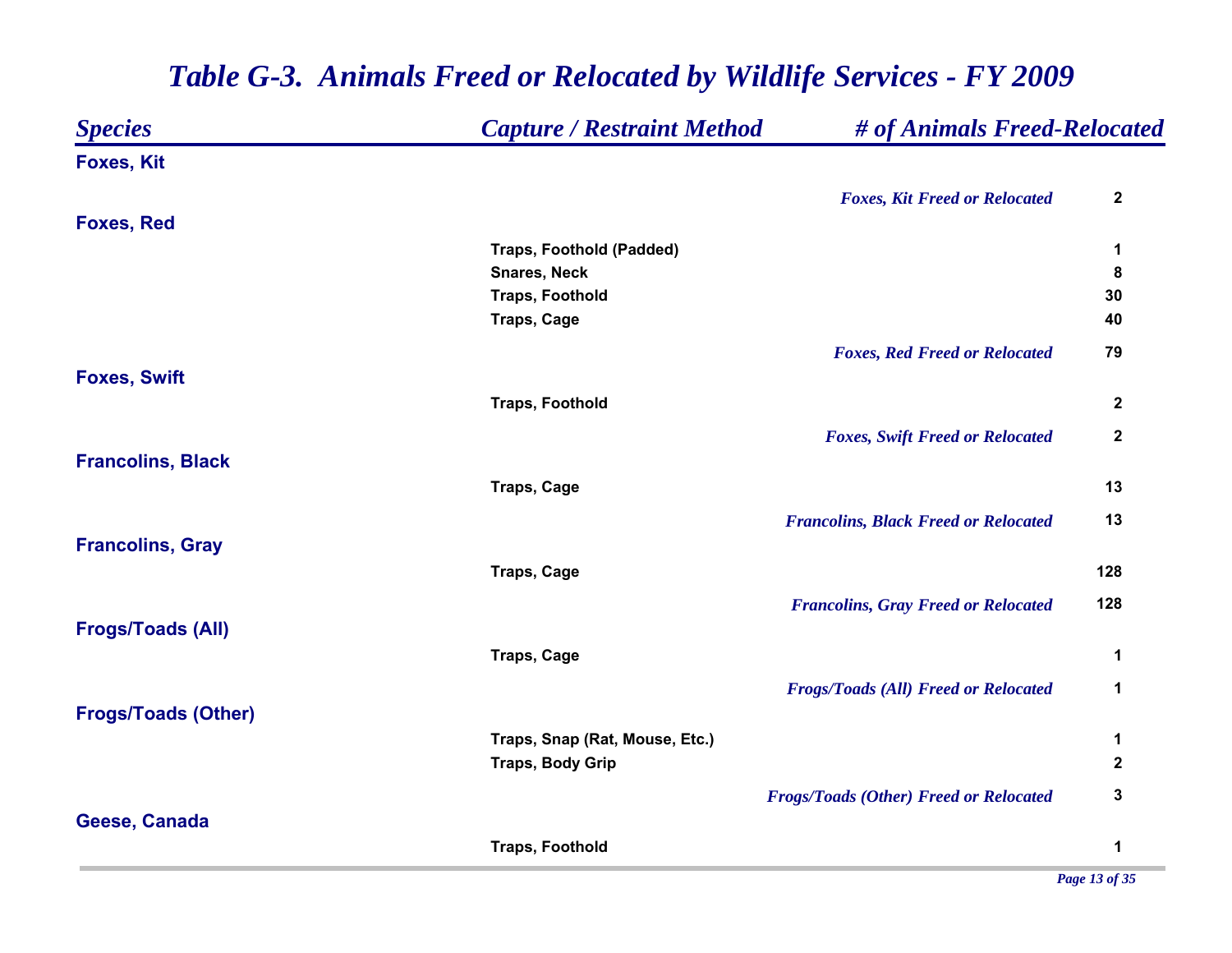| <b>Species</b>                | <b>Capture / Restraint Method</b> | # of Animals Freed-Relocated                     |       |
|-------------------------------|-----------------------------------|--------------------------------------------------|-------|
| Geese, Canada                 |                                   |                                                  |       |
|                               | Nets, Other                       |                                                  | 3     |
|                               | <b>Snares, Neck</b>               |                                                  | 3     |
|                               | <b>Traps, Cage</b>                |                                                  | 6     |
|                               | <b>Nets, Cannon/Rocket</b>        |                                                  | 9     |
|                               | A/C Tablets: 20 Mg                |                                                  | 10    |
|                               | A/C Tablets: 40 Mg                |                                                  | 15    |
|                               | A/C Tablets: 60 Mg                |                                                  | 44    |
|                               | Handcaught/Gathered               |                                                  | 144   |
|                               | A/C Powder                        |                                                  | 151   |
|                               | <b>Traps, Drive/Corral</b>        |                                                  | 3,648 |
|                               |                                   | <b>Geese, Canada Freed or Relocated</b>          | 4,034 |
| <b>Geese, Feral</b>           |                                   |                                                  |       |
|                               | Handcaught/Gathered               |                                                  | 1     |
|                               | A/C Powder                        |                                                  | 12    |
|                               | <b>Traps, Drive/Corral</b>        |                                                  | 12    |
|                               |                                   | <b>Geese, Feral Freed or Relocated</b>           | 25    |
| Geese, Snow, Lesser           |                                   |                                                  |       |
|                               | <b>Traps, Drive/Corral</b>        |                                                  | 1     |
|                               |                                   | <b>Geese, Snow, Lesser Freed or Relocated</b>    | 1     |
| <b>Grackles, Common</b>       |                                   |                                                  |       |
|                               | <b>Traps, Cage</b>                |                                                  | 3     |
|                               |                                   | <b>Grackles, Common Freed or Relocated</b>       | 3     |
| <b>Grackles, Great-Tailed</b> |                                   |                                                  |       |
|                               | <b>Traps, Cage</b>                |                                                  | 4     |
|                               |                                   | <b>Grackles, Great-Tailed Freed or Relocated</b> | 4     |
|                               |                                   |                                                  |       |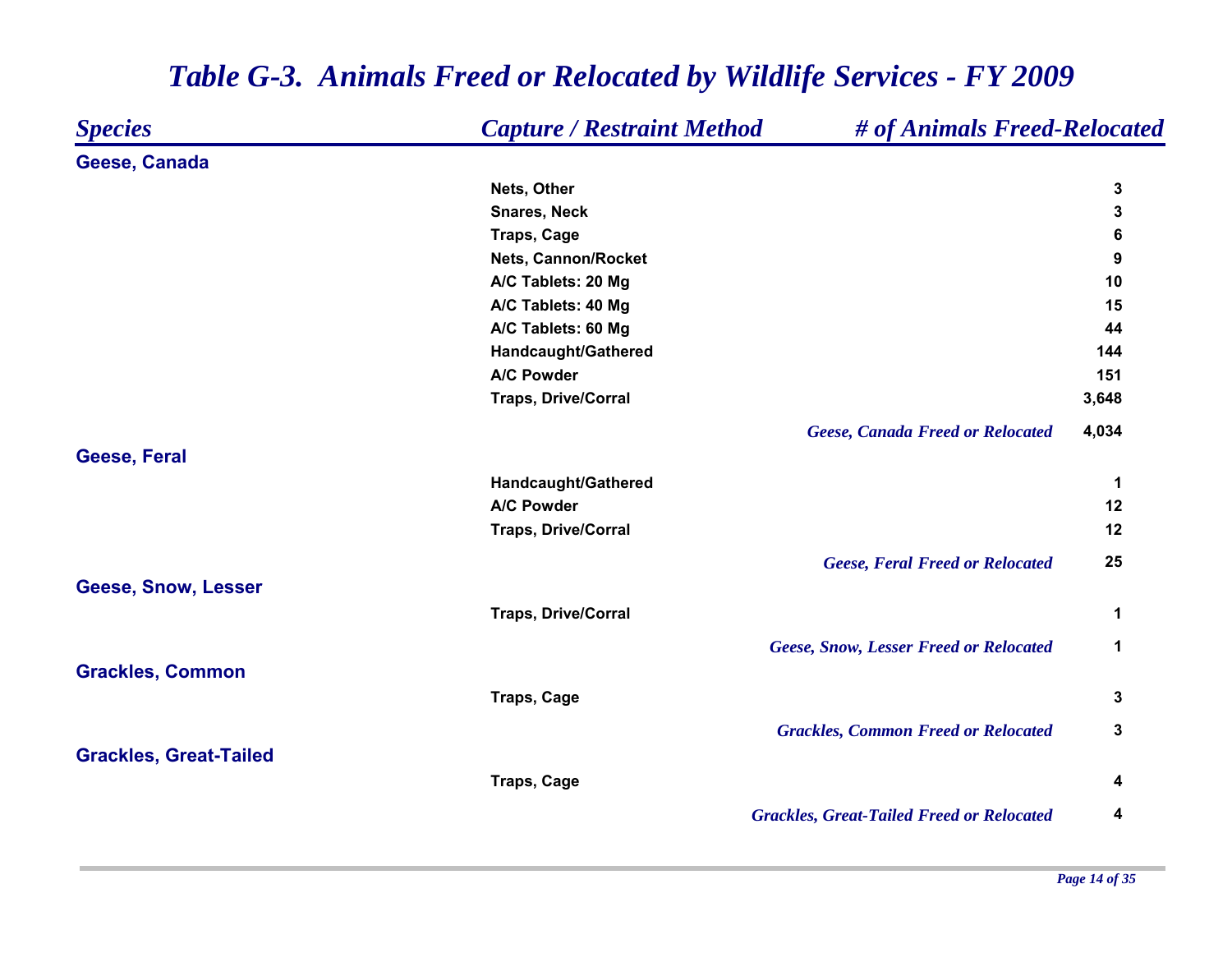| <b>Species</b>                | <b>Capture / Restraint Method</b> | # of Animals Freed-Relocated                     |                  |
|-------------------------------|-----------------------------------|--------------------------------------------------|------------------|
| <b>Grebes, Western</b>        |                                   |                                                  |                  |
|                               | Traps, Other                      |                                                  | 1                |
|                               |                                   | <b>Grebes, Western Freed or Relocated</b>        | $\mathbf{1}$     |
| <b>Grouse (Other)</b>         |                                   |                                                  |                  |
|                               | <b>Traps, Cage</b>                |                                                  | 1                |
|                               |                                   | <b>Grouse (Other) Freed or Relocated</b>         | $\mathbf 1$      |
| <b>Gulls, Glaucous-Winged</b> |                                   |                                                  |                  |
|                               | <b>Snares, Neck</b>               |                                                  | 1                |
|                               |                                   | <b>Gulls, Glaucous-Winged Freed or Relocated</b> | 1                |
| Gulls, Heermann's             |                                   |                                                  |                  |
|                               | <b>Traps, Cage</b>                |                                                  | 1                |
|                               |                                   | <b>Gulls, Heermann's Freed or Relocated</b>      | $\mathbf 1$      |
| <b>Gulls, Herring</b>         |                                   |                                                  |                  |
|                               | <b>Traps, Other</b>               |                                                  | 1                |
|                               | Nets, Other                       |                                                  | $\boldsymbol{2}$ |
|                               | Handcaught/Gathered               |                                                  | 21               |
|                               | Nets, Cannon/Rocket               |                                                  | 76               |
|                               |                                   | <b>Gulls, Herring Freed or Relocated</b>         | 100              |
| <b>Gulls, Mew</b>             |                                   |                                                  |                  |
|                               | Handcaught/Gathered               |                                                  | 16               |
|                               |                                   | <b>Gulls, Mew Freed or Relocated</b>             | 16               |
| <b>Gulls, Ring-Billed</b>     |                                   |                                                  |                  |
|                               | <b>Nets, Cannon/Rocket</b>        |                                                  | $\mathbf 1$      |
|                               | Handcaught/Gathered               |                                                  | 22               |
|                               | Nets, Other                       |                                                  | 48               |
|                               |                                   | <b>Gulls, Ring-Billed Freed or Relocated</b>     | 71               |

*Page 15 of 35*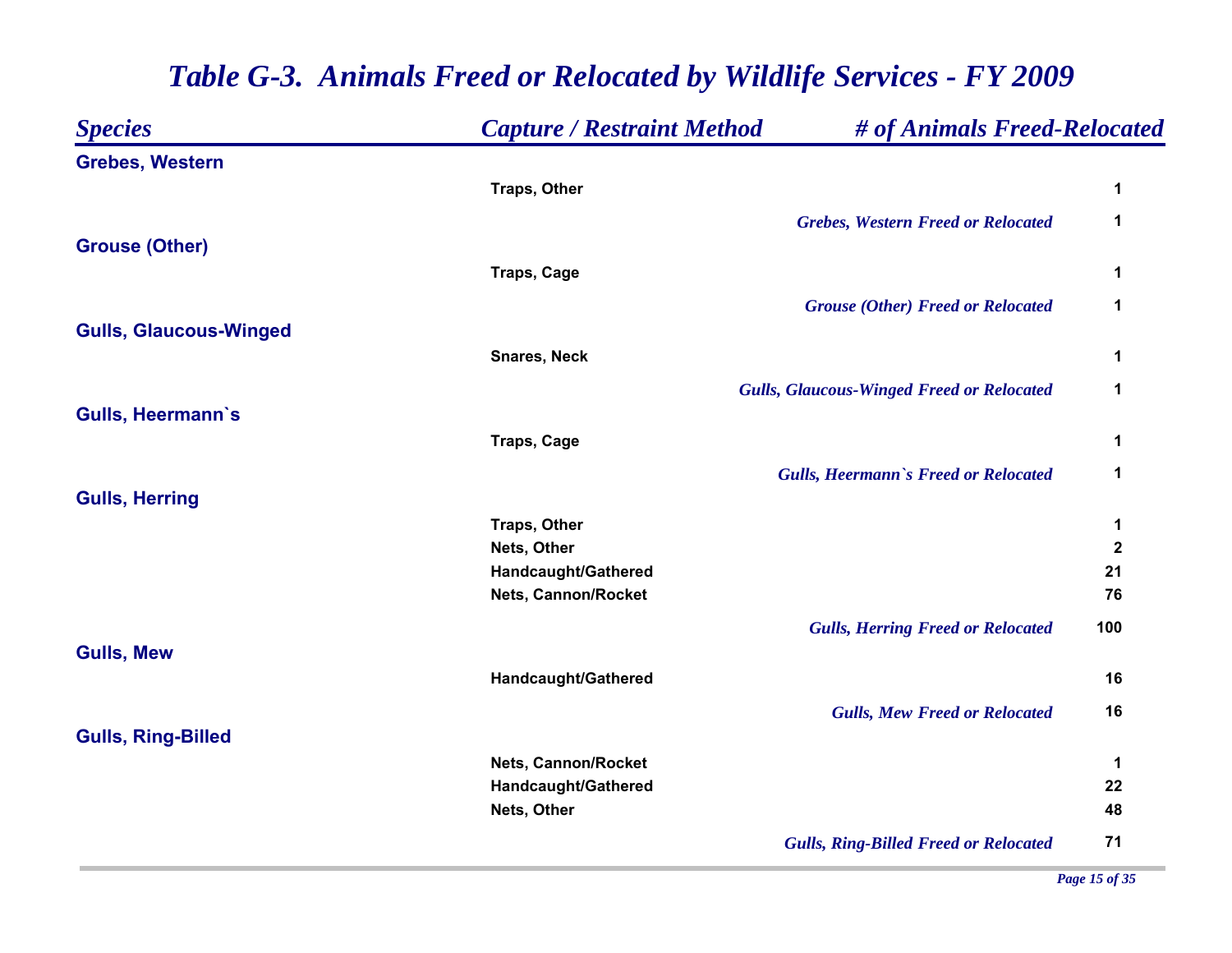| <b>Species</b>                        | <b>Capture / Restraint Method</b> | # of Animals Freed-Relocated                         |                |
|---------------------------------------|-----------------------------------|------------------------------------------------------|----------------|
| Hares, Jackrabbits (Other)            |                                   |                                                      |                |
|                                       | <b>Traps, Foothold</b>            |                                                      | 1              |
|                                       |                                   | <b>Hares, Jackrabbits (Other) Freed or Relocated</b> | 1              |
| <b>Hares, Snowshoe</b>                |                                   |                                                      |                |
|                                       | Traps, Cage                       |                                                      | 7              |
|                                       |                                   | <b>Hares, Snowshoe Freed or Relocated</b>            | $\overline{7}$ |
| <b>Hawks, Broad-Winged</b>            |                                   |                                                      |                |
|                                       | <b>Traps, Cage</b>                |                                                      | 1              |
|                                       |                                   | <b>Hawks, Broad-Winged Freed or Relocated</b>        | 1              |
| Hawks, Cooper's                       |                                   |                                                      |                |
|                                       | Handcaught/Gathered               |                                                      | 1              |
|                                       | <b>Traps, Pole</b>                |                                                      | 1              |
|                                       | Harness, Pigeon                   |                                                      | $\mathbf 2$    |
|                                       | Traps, Bal-Chatri                 |                                                      | $\mathbf 2$    |
|                                       | <b>Traps, Other</b>               |                                                      | $\mathbf 2$    |
|                                       | Traps, Cage                       |                                                      | 6              |
|                                       | Traps, Raptor (Swedish Goshawk)   |                                                      | 13             |
|                                       | <b>Traps, Decoy</b>               |                                                      | 39             |
|                                       | <b>Traps, Raptor (Other)</b>      |                                                      | 42             |
|                                       |                                   | Hawks, Cooper's Freed or Relocated                   | 108            |
| <b>Hawks, Ferruginous</b>             |                                   |                                                      |                |
|                                       | Handcaught/Gathered               |                                                      | 1              |
|                                       | Traps, Bal-Chatri                 |                                                      | 1              |
|                                       | Traps, Raptor (Other)             |                                                      | 5              |
|                                       |                                   | <b>Hawks, Ferruginous Freed or Relocated</b>         | 7              |
| Hawks, Harrier, Northern (Marsh Hawks |                                   |                                                      |                |
|                                       | Traps, Bal-Chatri                 |                                                      | 1              |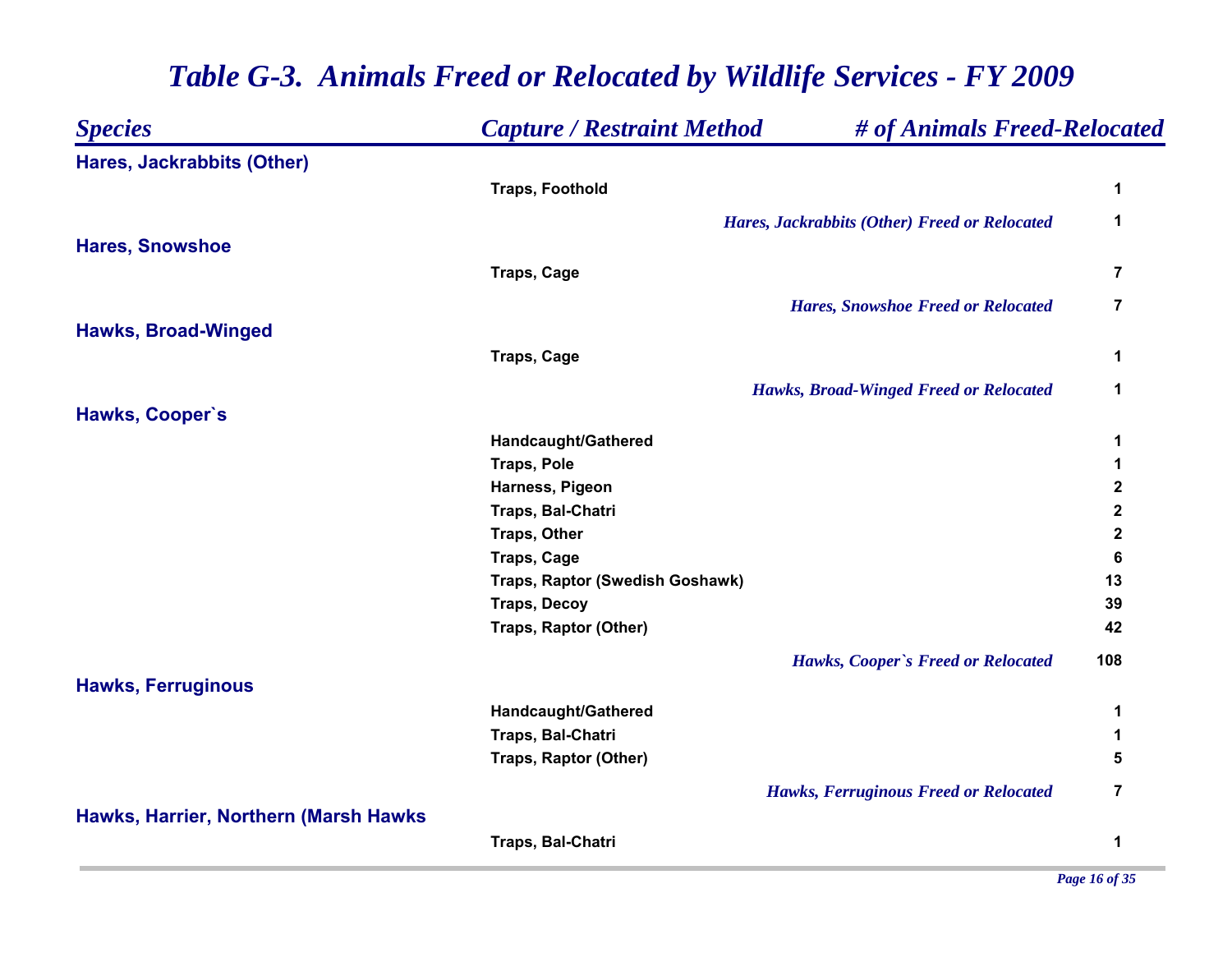#### *Species Capture / Restraint Method # of Animals Freed-Relocated* **Hawks, Harrier, Northern (Marsh Hawks Traps, Raptor (Other) 1 Traps, Pole 2** *Harrier, Northern (Marsh Hawks) Freed or Relocated* **4 Hawks, Red-Shouldered Traps, Raptor (Other) 5** *Hawks, Red-Shouldered Freed or Relocated* **5 Hawks, Red-Tailed Nets, Bow 1 Nets, Other 1 Traps, Other 1 Traps, Foothold (Padded) 2 Handcaught/Gathered 7 Traps, Decoy 7 Traps, Cage 10 Traps, Raptor (Swedish Goshawk) 63 Traps, Bal-Chatri 64 Traps, Pole 317 Traps, Raptor (Other) 466** *Hawks, Red-Tailed Freed or Relocated* **939 Hawks, Rough-Legged Traps, Pole 8** *Hawks, Rough-Legged Freed or Relocated* **8 Hawks, Sharp-Shinned Traps, Raptor (Other) 1 Traps, Raptor (Swedish Goshawk) 1 Traps, Decoy 6**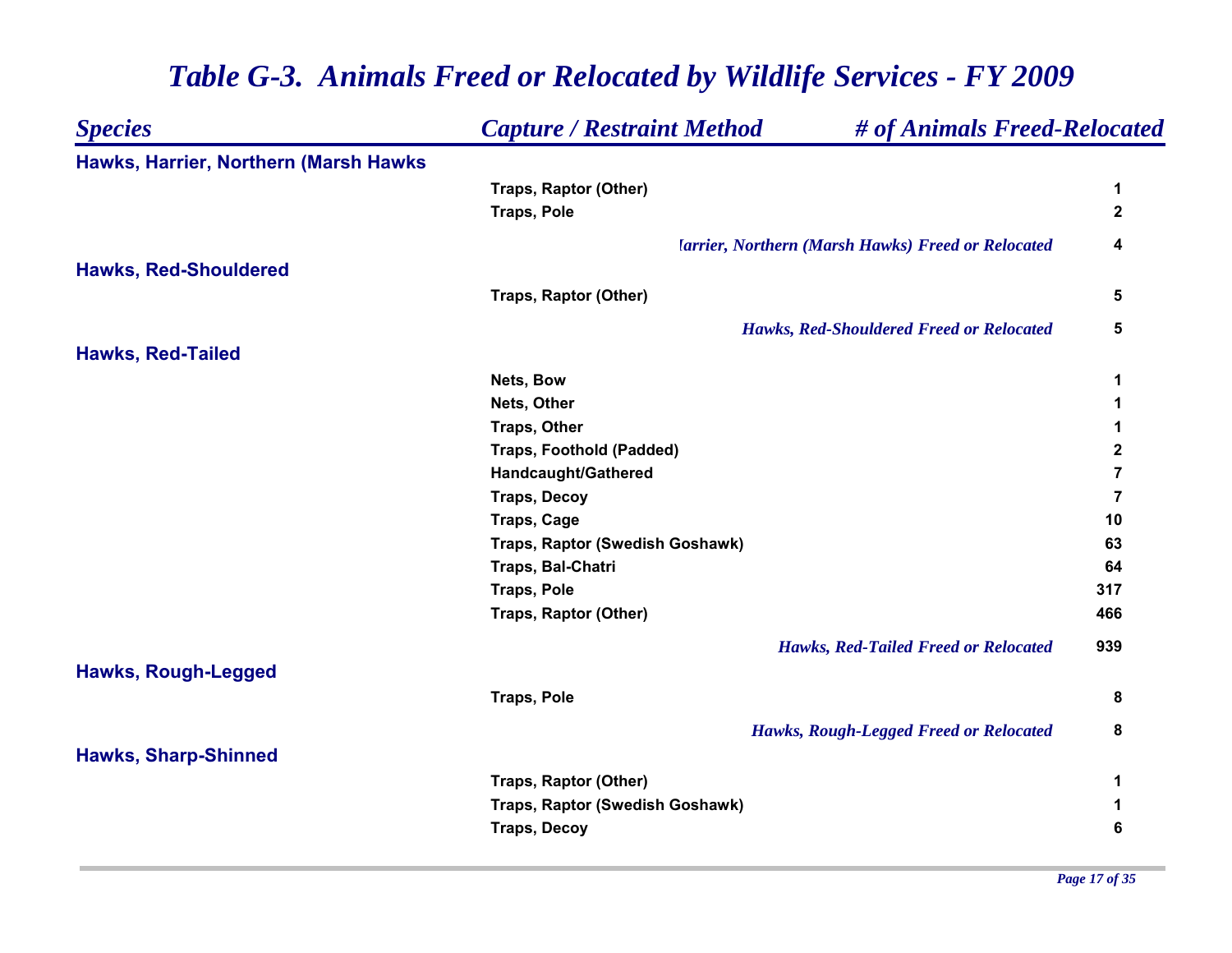| <b>Species</b>                   | <b>Capture / Restraint Method</b> | # of Animals Freed-Relocated                        |                  |
|----------------------------------|-----------------------------------|-----------------------------------------------------|------------------|
| <b>Hawks, Sharp-Shinned</b>      |                                   |                                                     |                  |
|                                  |                                   | <b>Hawks, Sharp-Shinned Freed or Relocated</b>      | 8                |
| Hawks, Swainson's                |                                   |                                                     |                  |
|                                  | <b>Traps, Pole</b>                |                                                     | $\mathbf 2$      |
|                                  | Traps, Bal-Chatri                 |                                                     | 3                |
|                                  | <b>Traps, Raptor (Other)</b>      |                                                     | 10               |
|                                  |                                   | Hawks, Swainson's Freed or Relocated                | 15               |
| <b>Herons, Great Blue</b>        |                                   |                                                     |                  |
|                                  | <b>Traps, Pole</b>                |                                                     | 1                |
|                                  | <b>Traps, Foothold</b>            |                                                     | 3                |
|                                  |                                   | <b>Herons, Great Blue Freed or Relocated</b>        | 4                |
| <b>Jackrabbits, Black Tailed</b> |                                   |                                                     |                  |
|                                  | <b>Traps, Foothold (Padded)</b>   |                                                     | $\mathbf 1$      |
|                                  | <b>Traps, Foothold</b>            |                                                     | $\mathbf 2$      |
|                                  | <b>Traps, Cage</b>                |                                                     | 15               |
|                                  |                                   | <b>Jackrabbits, Black Tailed Freed or Relocated</b> | 18               |
| <b>Jays, Blue</b>                |                                   |                                                     |                  |
|                                  | <b>Traps, Suitcase</b>            |                                                     | 1                |
|                                  | <b>Traps, Cage</b>                |                                                     | 5                |
|                                  | <b>Traps, Decoy</b>               |                                                     | 5                |
|                                  |                                   | <b>Jays, Blue Freed or Relocated</b>                | 11               |
| <b>Jays, Scrub</b>               |                                   |                                                     |                  |
|                                  | <b>Traps, Decoy</b>               |                                                     | $\boldsymbol{2}$ |
|                                  |                                   | <b>Jays, Scrub Freed or Relocated</b>               | $\mathbf 2$      |
| <b>Juncos, Dark-Eyed</b>         |                                   |                                                     |                  |
|                                  | Traps, Other                      |                                                     | 1                |
|                                  |                                   |                                                     |                  |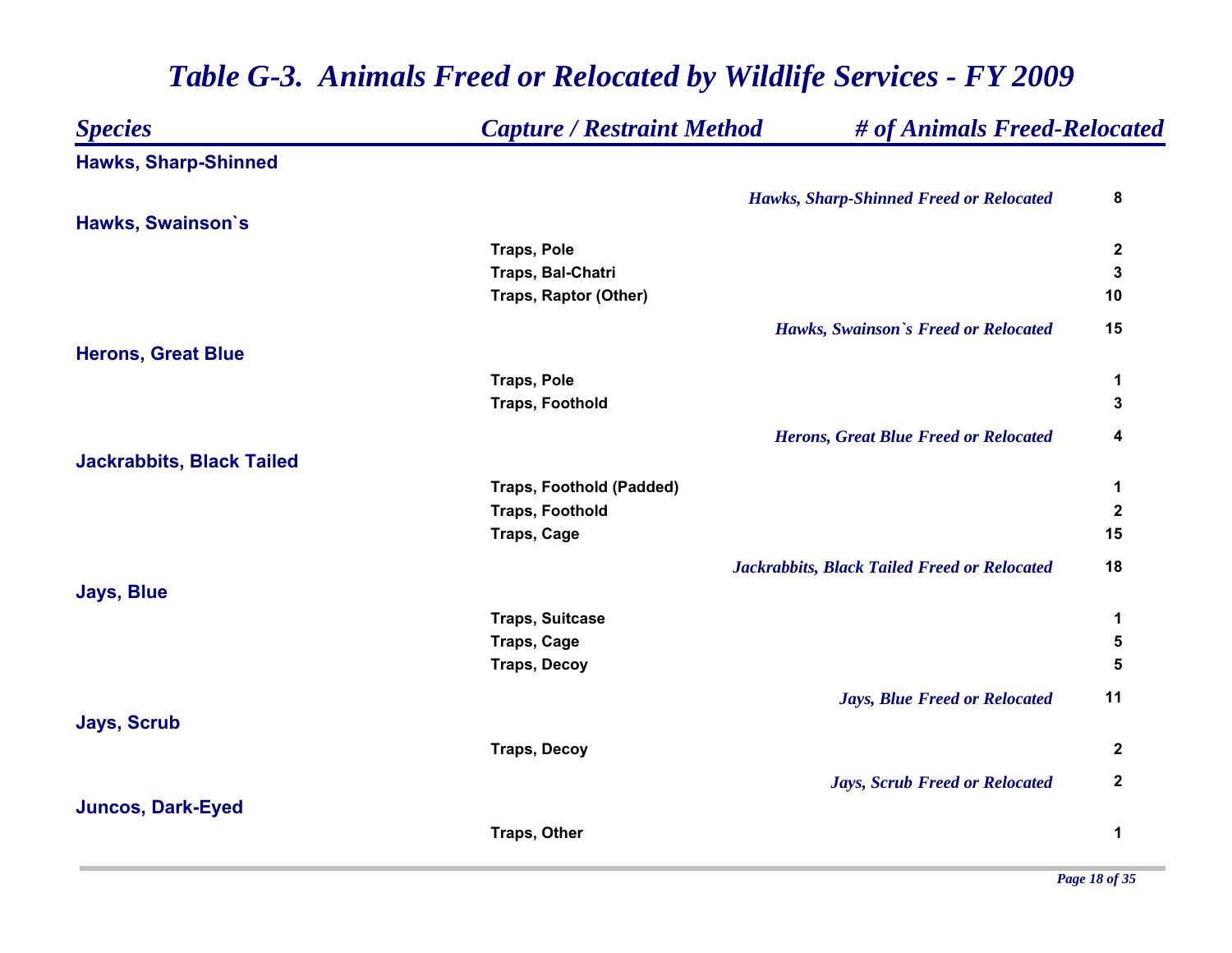| <b>Species</b>                  | <b>Capture / Restraint Method</b> | # of Animals Freed-Relocated                    |                  |
|---------------------------------|-----------------------------------|-------------------------------------------------|------------------|
| <b>Juncos, Dark-Eyed</b>        |                                   |                                                 |                  |
|                                 | <b>Traps, Decoy</b>               |                                                 | 92               |
|                                 |                                   | <b>Juncos, Dark-Eyed Freed or Relocated</b>     | 93               |
| <b>Killdeers</b>                |                                   |                                                 |                  |
|                                 | Traps, Cage                       |                                                 | 1                |
|                                 | Handcaught/Gathered               |                                                 | 6                |
|                                 |                                   | <b>Killdeers Freed or Relocated</b>             | $\overline{7}$   |
| <b>Kingbirds, Western</b>       |                                   |                                                 |                  |
|                                 | <b>Traps, Other</b>               |                                                 | $\boldsymbol{2}$ |
|                                 | <b>Traps, Decoy</b>               |                                                 | 31               |
|                                 |                                   | <b>Kingbirds, Western Freed or Relocated</b>    | 33               |
| <b>Kites, Mississippi</b>       |                                   |                                                 |                  |
|                                 | Handcaught/Gathered               |                                                 | 5                |
|                                 |                                   | <b>Kites, Mississippi Freed or Relocated</b>    | 5                |
| <b>Lions, Mountain (Cougar)</b> |                                   |                                                 |                  |
|                                 | <b>Traps, Foothold</b>            |                                                 | $\boldsymbol{2}$ |
|                                 | <b>Dog</b>                        |                                                 | 6                |
|                                 |                                   | Lions, Mountain (Cougar) Freed or Relocated     | 8                |
| <b>Lizards, Monitor</b>         |                                   |                                                 |                  |
|                                 | <b>Traps, Cage</b>                |                                                 | 3                |
|                                 | <b>Traps, Snake</b>               |                                                 | 34               |
|                                 |                                   | <b>Lizards, Monitor Freed or Relocated</b>      | 37               |
| <b>Magpies, Black-Billed</b>    |                                   |                                                 |                  |
|                                 | Handcaught/Gathered               |                                                 | 1                |
|                                 | <b>Traps, Cage</b>                |                                                 | 1                |
|                                 |                                   | <b>Magpies, Black-Billed Freed or Relocated</b> | $\mathbf 2$      |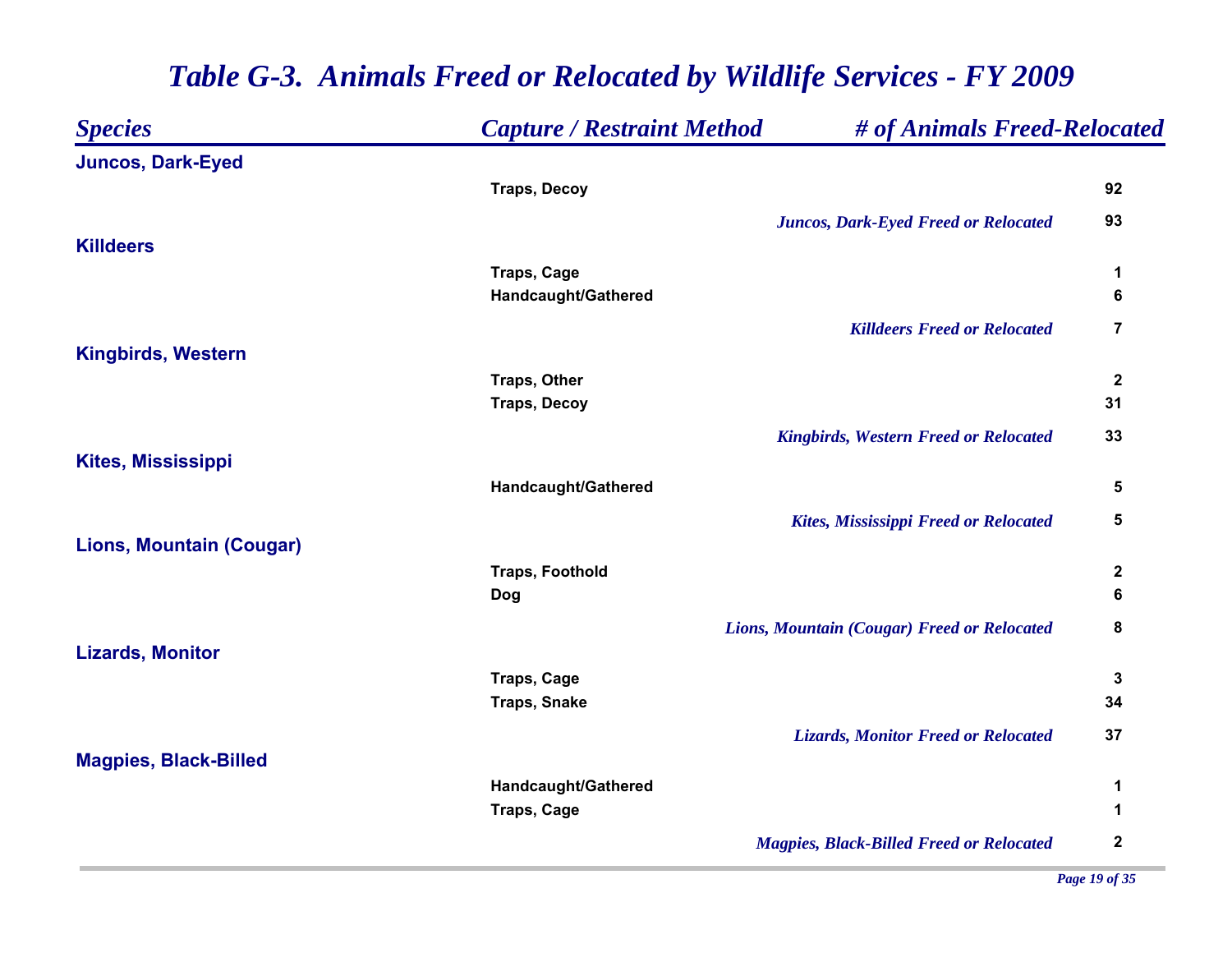| <b>Species</b>                  | <b>Capture / Restraint Method</b> | # of Animals Freed-Relocated                       |                         |
|---------------------------------|-----------------------------------|----------------------------------------------------|-------------------------|
| <b>Mannikins, Chestnut</b>      |                                   |                                                    |                         |
|                                 | Nets, Mist                        |                                                    | 6                       |
|                                 |                                   | <b>Mannikins, Chestnut Freed or Relocated</b>      | 6                       |
| <b>Marmots/Woodchucks (All)</b> |                                   |                                                    |                         |
|                                 | <b>Traps, Cage</b>                |                                                    | 250                     |
|                                 |                                   | <b>Marmots/Woodchucks (All) Freed or Relocated</b> | 250                     |
| <b>Meadowlarks, Western</b>     |                                   |                                                    |                         |
|                                 | <b>Traps, Pole</b>                |                                                    | 1                       |
|                                 |                                   | <b>Meadowlarks, Western Freed or Relocated</b>     | $\mathbf 1$             |
| Mice, Deer (All)                |                                   |                                                    |                         |
|                                 | <b>Traps, Cage</b>                |                                                    | 1                       |
|                                 | Traps, Other                      |                                                    | 68                      |
|                                 |                                   | Mice, Deer (All) Freed or Relocated                | 69                      |
| <b>Mice, House</b>              |                                   |                                                    |                         |
|                                 | Traps, Other                      |                                                    | 30                      |
|                                 |                                   | <b>Mice, House Freed or Relocated</b>              | 30                      |
| <b>Minks</b>                    |                                   |                                                    |                         |
|                                 | <b>Traps, Foothold</b>            |                                                    | 1                       |
|                                 | <b>Traps, Cage</b>                |                                                    | 6                       |
|                                 |                                   | <b>Minks Freed or Relocated</b>                    | $\overline{\mathbf{7}}$ |
| <b>Mockingbirds, Northern</b>   |                                   |                                                    |                         |
|                                 | <b>Traps, Cage</b>                |                                                    | 1                       |
|                                 | <b>Traps, Pole</b>                |                                                    | 1                       |
|                                 | <b>Traps, Decoy</b>               |                                                    | 28                      |
|                                 |                                   | <b>Mockingbirds, Northern Freed or Relocated</b>   | 30                      |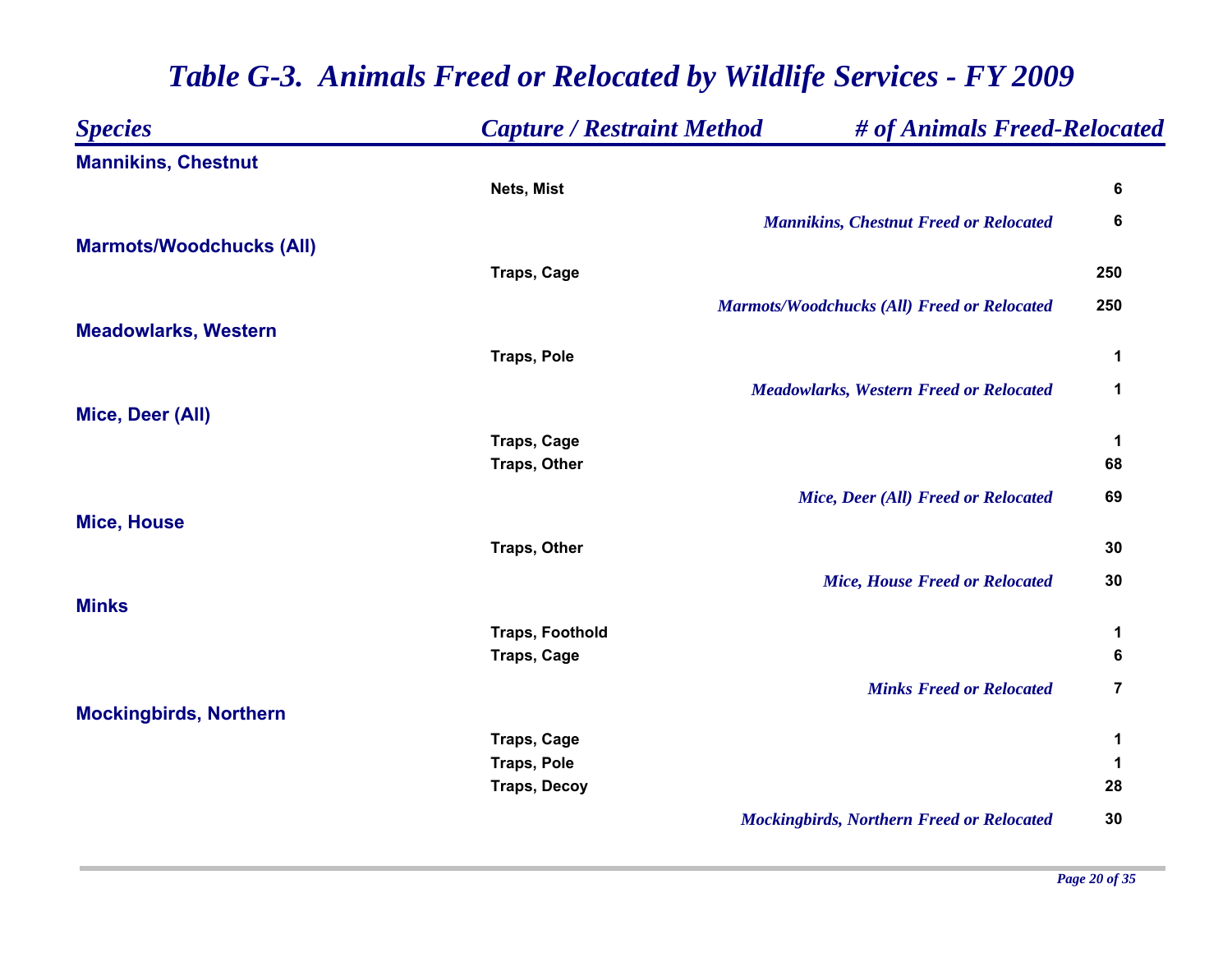| <b>Species</b>                          | <b>Capture / Restraint Method</b> | # of Animals Freed-Relocated                     |             |
|-----------------------------------------|-----------------------------------|--------------------------------------------------|-------------|
| <b>Mongooses, Indian</b>                |                                   |                                                  |             |
|                                         | <b>Traps, Cage</b>                |                                                  | 9           |
|                                         |                                   | <b>Mongooses, Indian Freed or Relocated</b>      | 9           |
| <b>Moorhens, Hawaiian, Common (T/E)</b> |                                   |                                                  |             |
|                                         | <b>Traps, Cage</b>                |                                                  | 1           |
|                                         |                                   | rhens, Hawaiian, Common (T/E) Freed or Relocated | 1           |
| <b>Moose</b>                            |                                   |                                                  |             |
|                                         | Handcaught/Gathered               |                                                  | 1           |
|                                         |                                   | <b>Moose Freed or Relocated</b>                  | 1           |
| <b>Muskrats</b>                         |                                   |                                                  |             |
|                                         | Handcaught/Gathered               |                                                  | 1           |
|                                         | <b>Traps, Body Grip</b>           |                                                  | $\mathbf 2$ |
|                                         | <b>Traps, Cage</b>                |                                                  | 4           |
|                                         |                                   | <b>Muskrats Freed or Relocated</b>               | 7           |
| <b>Opossums, Virginia</b>               |                                   |                                                  |             |
|                                         | <b>Snares, Neck</b>               |                                                  | 1           |
|                                         | Traps, Raptor (Other)             |                                                  | 1           |
|                                         | <b>Catch Pole</b>                 |                                                  | $\mathbf 2$ |
|                                         | Handcaught/Gathered               |                                                  | 8           |
|                                         | <b>Traps, Foothold (Padded)</b>   |                                                  | 31          |
|                                         | <b>Traps, Foothold</b>            |                                                  | 49          |
|                                         | <b>Traps, Cage</b>                |                                                  | 2,274       |
|                                         |                                   | <b>Opossums, Virginia Freed or Relocated</b>     | 2,366       |
| <b>Otters, River</b>                    |                                   |                                                  |             |
|                                         | <b>Catch Pole</b>                 |                                                  | 1           |
|                                         | <b>Traps, Suitcase</b>            |                                                  | 1           |
|                                         | <b>Traps, Foothold</b>            |                                                  | 3           |
|                                         |                                   |                                                  |             |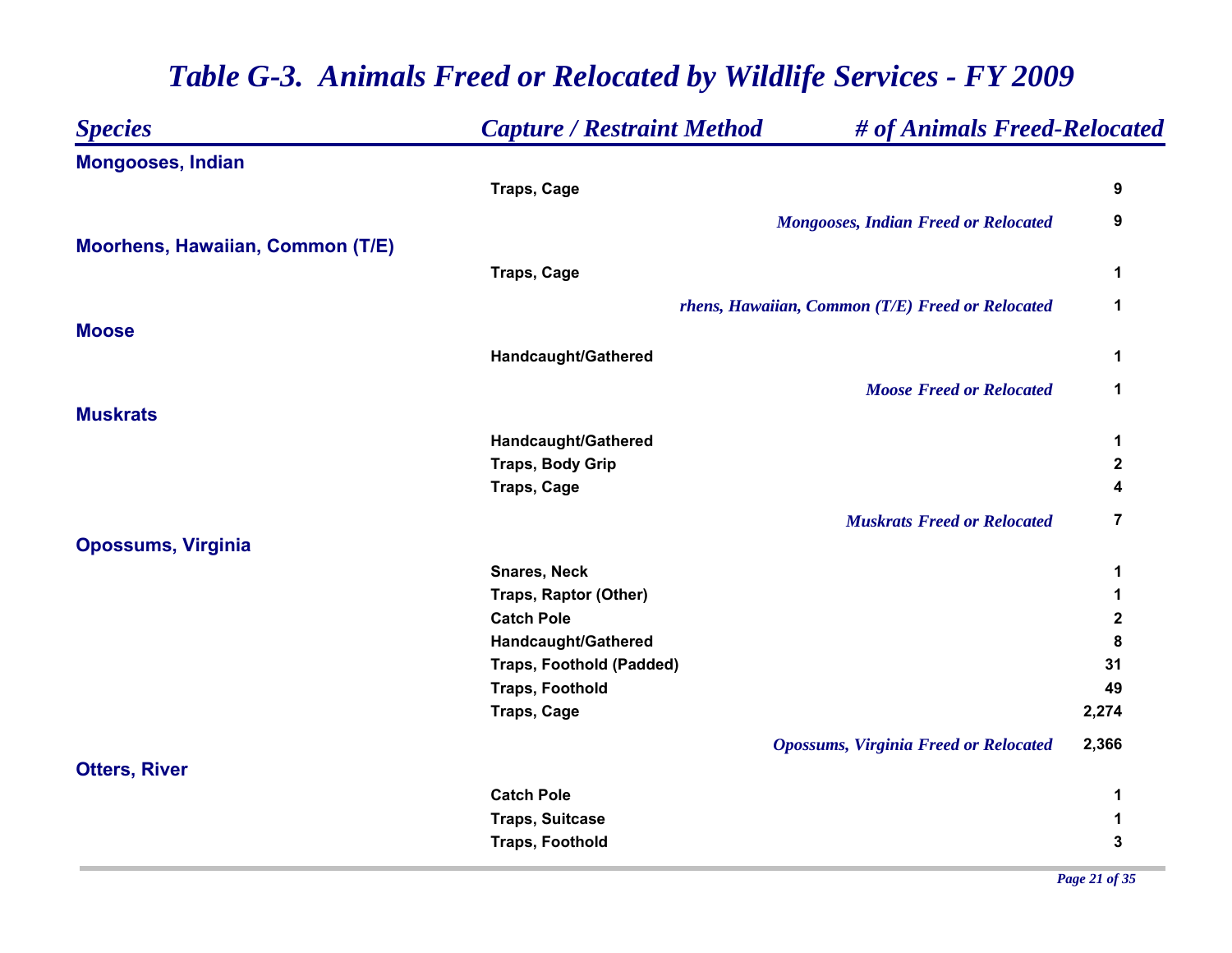| <b>Capture / Restraint Method</b><br><b>Species</b> |                                    | # of Animals Freed-Relocated                |             |  |
|-----------------------------------------------------|------------------------------------|---------------------------------------------|-------------|--|
| <b>Otters, River</b>                                |                                    |                                             |             |  |
|                                                     | <b>Traps, Cage</b>                 |                                             | 4           |  |
|                                                     | <b>Snares, Neck</b>                |                                             | 8           |  |
|                                                     | <b>Traps, Body Grip</b>            |                                             | 22          |  |
|                                                     |                                    | <b>Otters, River Freed or Relocated</b>     | 39          |  |
| <b>Owls, Barred</b>                                 |                                    |                                             |             |  |
|                                                     | Nets, Other                        |                                             | 1           |  |
|                                                     | <b>Traps, Foothold</b>             |                                             | 1           |  |
|                                                     | Traps, Raptor (Other)              |                                             | 1           |  |
|                                                     | <b>Traps, Pole</b>                 |                                             | 4           |  |
|                                                     |                                    | <b>Owls, Barred Freed or Relocated</b>      | 7           |  |
| <b>Owls, Burrowing</b>                              |                                    |                                             |             |  |
|                                                     | <b>Traps, Body Grip</b>            |                                             | 1           |  |
|                                                     | <b>Barriers, Exclusion (Other)</b> |                                             | 3           |  |
|                                                     |                                    | <b>Owls, Burrowing Freed or Relocated</b>   | 4           |  |
| <b>Owls, Common Barn</b>                            |                                    |                                             |             |  |
|                                                     | <b>Traps, Decoy</b>                |                                             | 1           |  |
|                                                     | Traps, Raptor (Swedish Goshawk)    |                                             | 1           |  |
|                                                     | Handcaught/Gathered                |                                             | 4           |  |
|                                                     | <b>Traps, Pole</b>                 |                                             | 18          |  |
|                                                     |                                    | <b>Owls, Common Barn Freed or Relocated</b> | 24          |  |
| <b>Owls, Great Horned</b>                           |                                    |                                             |             |  |
|                                                     | <b>Traps, Body Grip</b>            |                                             | 1           |  |
|                                                     | <b>Traps, Decoy</b>                |                                             | 1           |  |
|                                                     | Handcaught/Gathered                |                                             | $\mathbf 2$ |  |
|                                                     | <b>Traps, Cage</b>                 |                                             | $\mathbf 2$ |  |
|                                                     | Traps, Raptor (Swedish Goshawk)    |                                             | 3           |  |
|                                                     | <b>Traps, Pole</b>                 |                                             | 33          |  |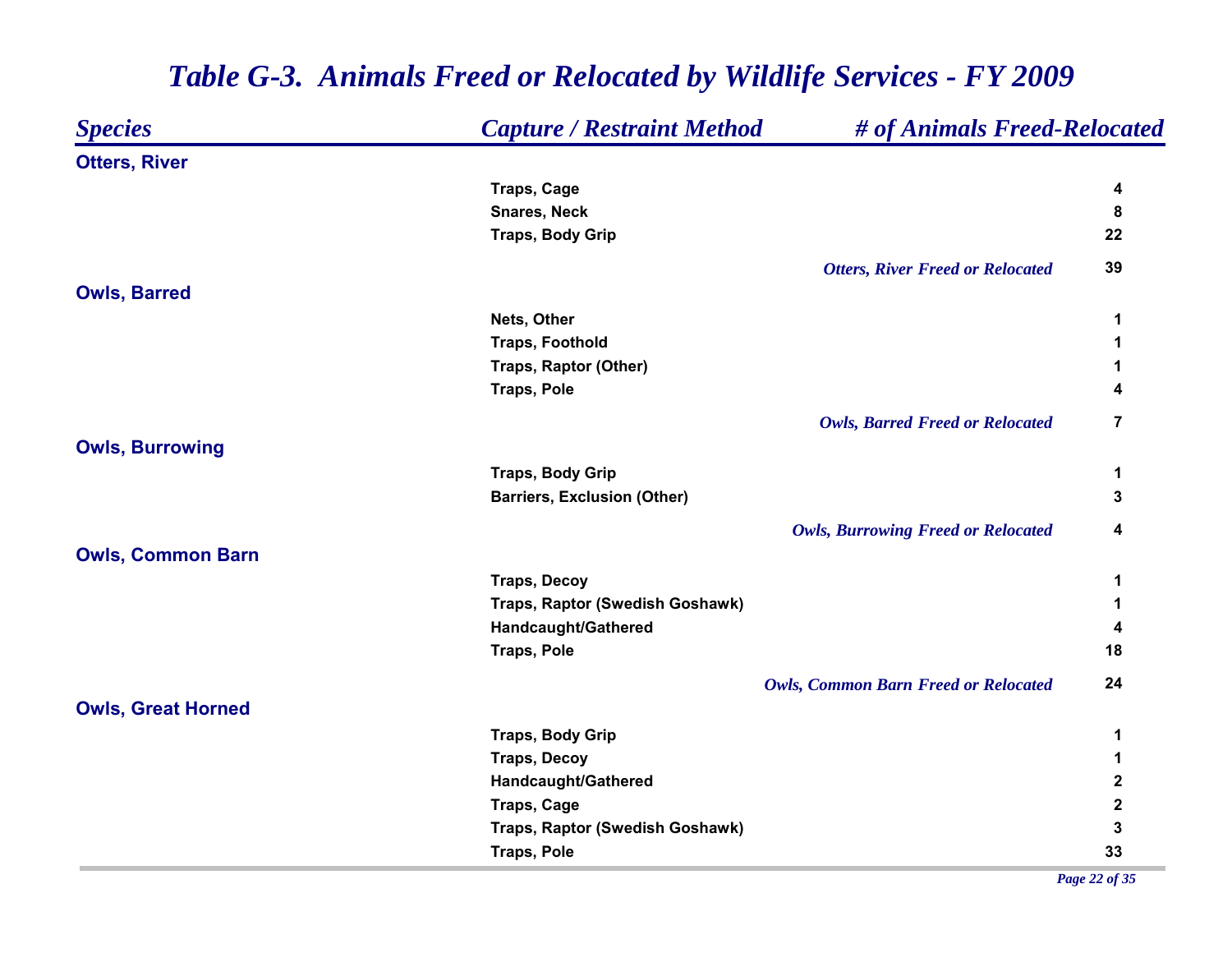| <b>Species</b>                        | <b>Capture / Restraint Method</b> | # of Animals Freed-Relocated                             |                  |
|---------------------------------------|-----------------------------------|----------------------------------------------------------|------------------|
| <b>Owls, Great Horned</b>             |                                   |                                                          |                  |
|                                       | <b>Traps, Raptor (Other)</b>      |                                                          | 48               |
|                                       |                                   | <b>Owls, Great Horned Freed or Relocated</b>             | 90               |
| <b>Owls, Northern Hawk</b>            |                                   |                                                          |                  |
|                                       | Traps, Raptor (Other)             |                                                          | 1                |
|                                       |                                   | <b>Owls, Northern Hawk Freed or Relocated</b>            | 1                |
| <b>Owls, Short-Eared</b>              |                                   |                                                          |                  |
|                                       | <b>Traps, Pole</b>                |                                                          | $\mathbf 2$      |
|                                       | <b>Traps, Raptor (Other)</b>      |                                                          | 3                |
|                                       |                                   | <b>Owls, Short-Eared Freed or Relocated</b>              | 5                |
| <b>Owls, Snowy</b>                    |                                   |                                                          |                  |
|                                       | Nets, Gun                         |                                                          | 1                |
|                                       | Nets, Other                       |                                                          | 1                |
|                                       | <b>Traps, Pole</b>                |                                                          | ${\bf 3}$        |
|                                       | Traps, Raptor (Other)             |                                                          | 8                |
|                                       |                                   | <b>Owls, Snowy Freed or Relocated</b>                    | 13               |
| <b>Peccaries, Collared (Javelina)</b> |                                   |                                                          |                  |
|                                       | Traps, Cage                       |                                                          | 1                |
|                                       | <b>Snares, Neck</b>               |                                                          | $\boldsymbol{2}$ |
|                                       |                                   | <b>Peccaries, Collared (Javelina) Freed or Relocated</b> | 3                |
| <b>Pelicans, American White</b>       |                                   |                                                          |                  |
|                                       | Handcaught/Gathered               |                                                          | $\mathbf 2$      |
|                                       |                                   | <b>Pelicans, American White Freed or Relocated</b>       | $\mathbf 2$      |
| <b>Pheasants, Ring-Necked</b>         |                                   |                                                          |                  |
|                                       | Handcaught/Gathered               |                                                          | 1                |
|                                       |                                   | <b>Pheasants, Ring-Necked Freed or Relocated</b>         | 1                |
|                                       |                                   |                                                          |                  |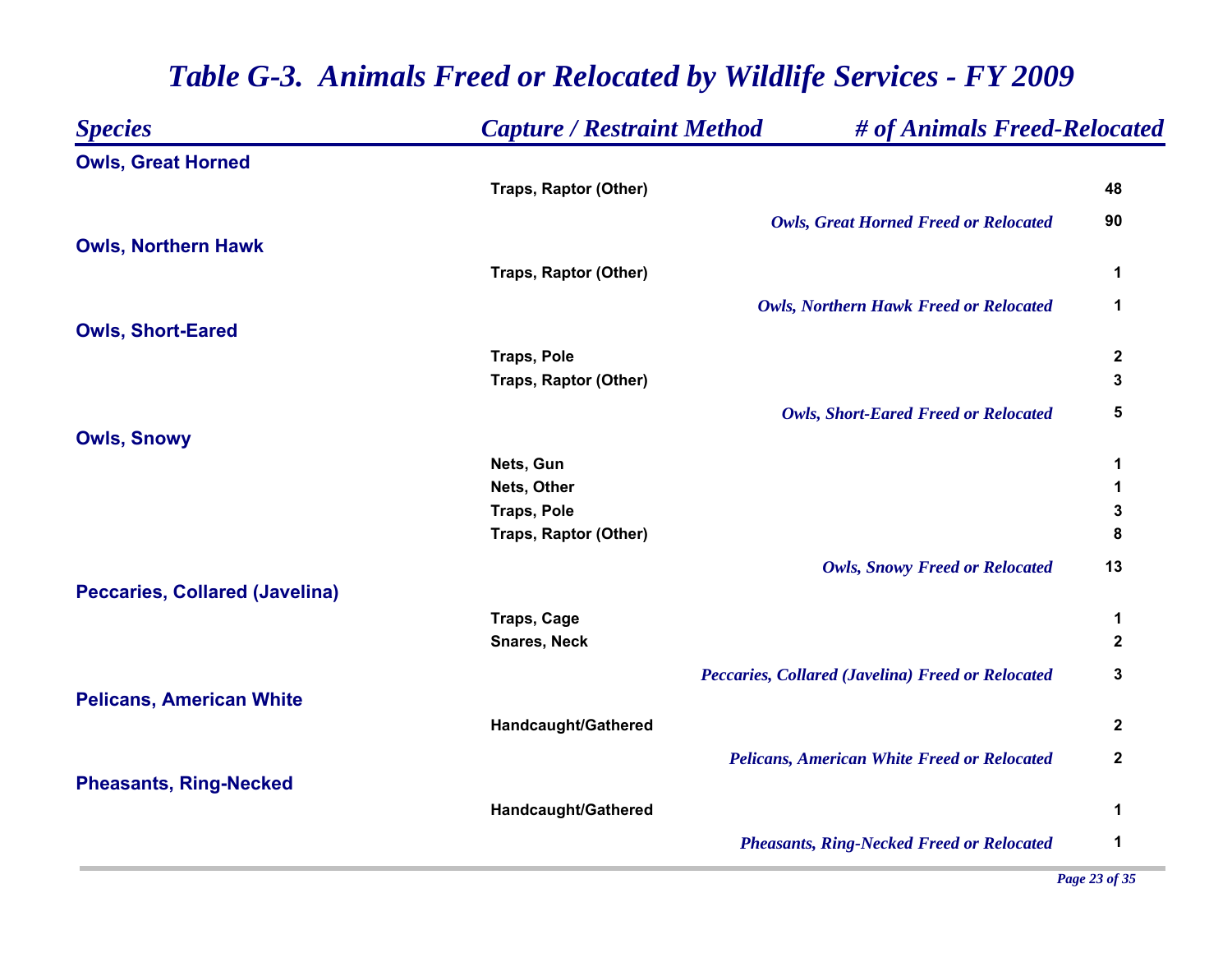| <b>Species</b>                  | <b>Capture / Restraint Method</b> | # of Animals Freed-Relocated                    |                  |
|---------------------------------|-----------------------------------|-------------------------------------------------|------------------|
| <b>Phoebes, Black</b>           |                                   |                                                 |                  |
|                                 | <b>Traps, Decoy</b>               |                                                 | $\boldsymbol{2}$ |
|                                 |                                   | <b>Phoebes, Black Freed or Relocated</b>        | $\boldsymbol{2}$ |
| <b>Phoebes, Eastern</b>         |                                   |                                                 |                  |
|                                 | Handcaught/Gathered               |                                                 | 1                |
|                                 |                                   | <b>Phoebes, Eastern Freed or Relocated</b>      | 1                |
| Phoebes, Say's                  |                                   |                                                 |                  |
|                                 | <b>Traps, Decoy</b>               |                                                 | 1                |
|                                 |                                   | Phoebes, Say's Freed or Relocated               | 1                |
| <b>Pigeons, Feral (Rock)</b>    |                                   |                                                 |                  |
|                                 | <b>Traps, Other</b>               |                                                 | 51               |
|                                 |                                   | <b>Pigeons, Feral (Rock) Freed or Relocated</b> | 51               |
| <b>Plovers, Golden, Pacific</b> |                                   |                                                 |                  |
|                                 | <b>Traps, Cage</b><br>Nets, Mist  |                                                 | 1<br>123         |
|                                 | Handcaught/Gathered               |                                                 | 222              |
|                                 |                                   | Plovers, Golden, Pacific Freed or Relocated     | 346              |
| <b>Plovers, Semipalmated</b>    |                                   |                                                 |                  |
|                                 | Nets, Mist                        |                                                 | 6                |
|                                 |                                   | <b>Plovers, Semipalmated Freed or Relocated</b> | 6                |
| <b>Porcupines</b>               |                                   |                                                 |                  |
|                                 | <b>Catch Pole</b>                 |                                                 | 1                |
|                                 | <b>Snares, Neck</b>               |                                                 | 1                |
|                                 | <b>Traps, Foothold</b>            |                                                 | 4                |
|                                 | Handcaught/Gathered               |                                                 | 19               |
|                                 | <b>Traps, Cage</b>                |                                                 | 46               |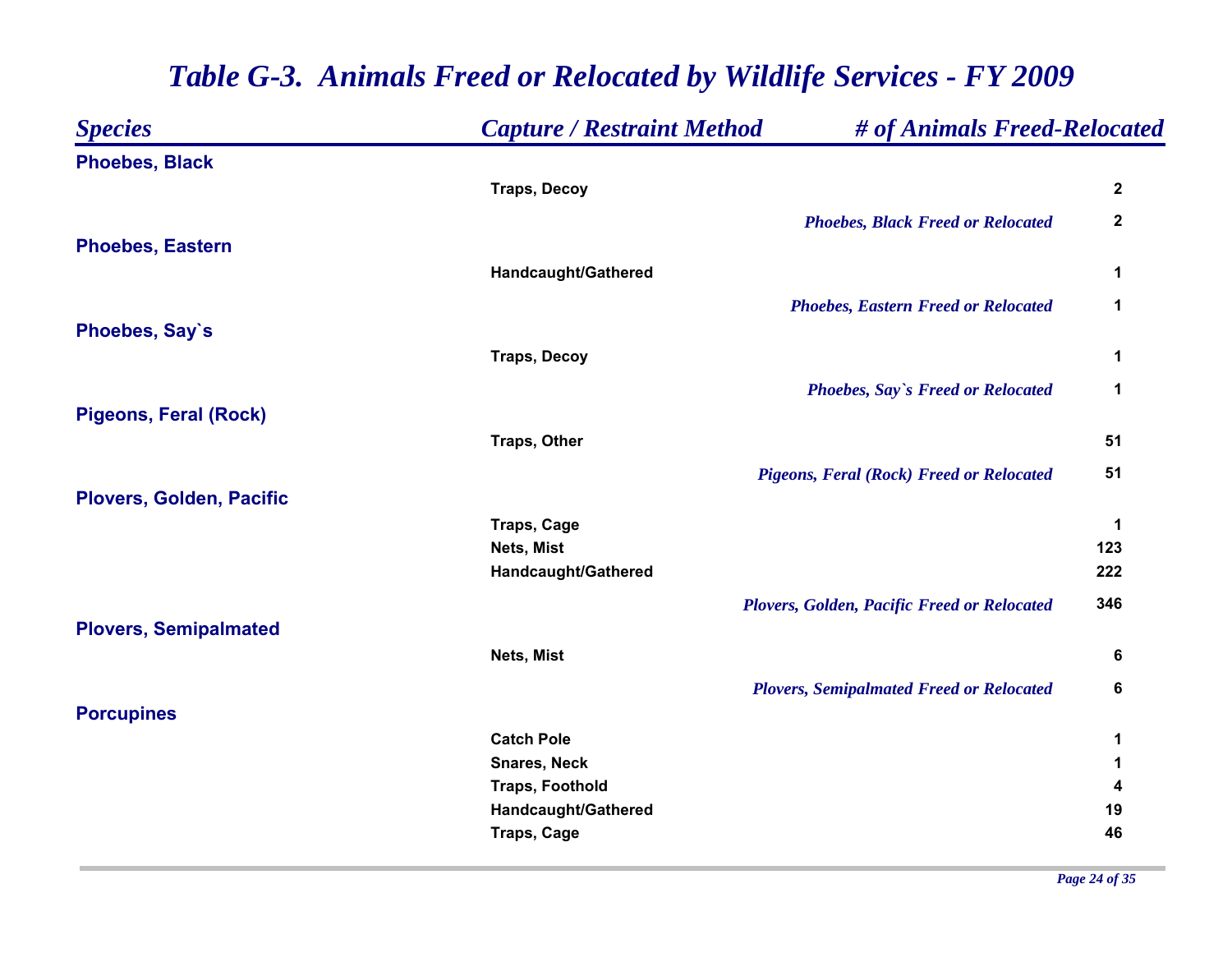| <b>Species</b>               | <b>Capture / Restraint Method</b> | # of Animals Freed-Relocated                    |              |
|------------------------------|-----------------------------------|-------------------------------------------------|--------------|
| <b>Porcupines</b>            |                                   |                                                 |              |
|                              |                                   | <b>Porcupines Freed or Relocated</b>            | 71           |
| <b>Pronghorns (Antelope)</b> |                                   |                                                 |              |
|                              | <b>Snares, Neck</b>               |                                                 | $\mathbf{2}$ |
|                              | <b>Traps, Foothold</b>            |                                                 | 12           |
|                              |                                   | <b>Pronghorns (Antelope) Freed or Relocated</b> | 14           |
| <b>Puffins, Tufted</b>       |                                   |                                                 |              |
|                              | <b>Snares, Neck</b>               |                                                 | 1            |
|                              |                                   | <b>Puffins, Tufted Freed or Relocated</b>       | $\mathbf 1$  |
| <b>Quail (All)</b>           |                                   |                                                 |              |
|                              | <b>Traps, Cage</b>                |                                                 | 1            |
|                              | <b>Traps, Decoy</b>               |                                                 | 1            |
|                              | <b>Traps, Foothold</b>            |                                                 | 1            |
|                              |                                   | <b>Quail (All) Freed or Relocated</b>           | 3            |
| <b>Rabbits, Cottontail</b>   |                                   |                                                 |              |
|                              | Handcaught/Gathered               |                                                 | 1            |
|                              | <b>Traps, Body Grip</b>           |                                                 | 1            |
|                              | <b>Traps, Foothold</b>            |                                                 | 1            |
|                              | <b>Traps, Foothold (Padded)</b>   |                                                 | 1            |
|                              | <b>Snares, Neck</b>               |                                                 | 9            |
|                              | <b>Traps, Cage</b>                |                                                 | 244          |
|                              |                                   | <b>Rabbits, Cottontail Freed or Relocated</b>   | 257          |
| <b>Rabbits, Feral</b>        |                                   |                                                 |              |
|                              | <b>Traps, Cage</b>                |                                                 | 1            |
|                              |                                   | <b>Rabbits, Feral Freed or Relocated</b>        | 1            |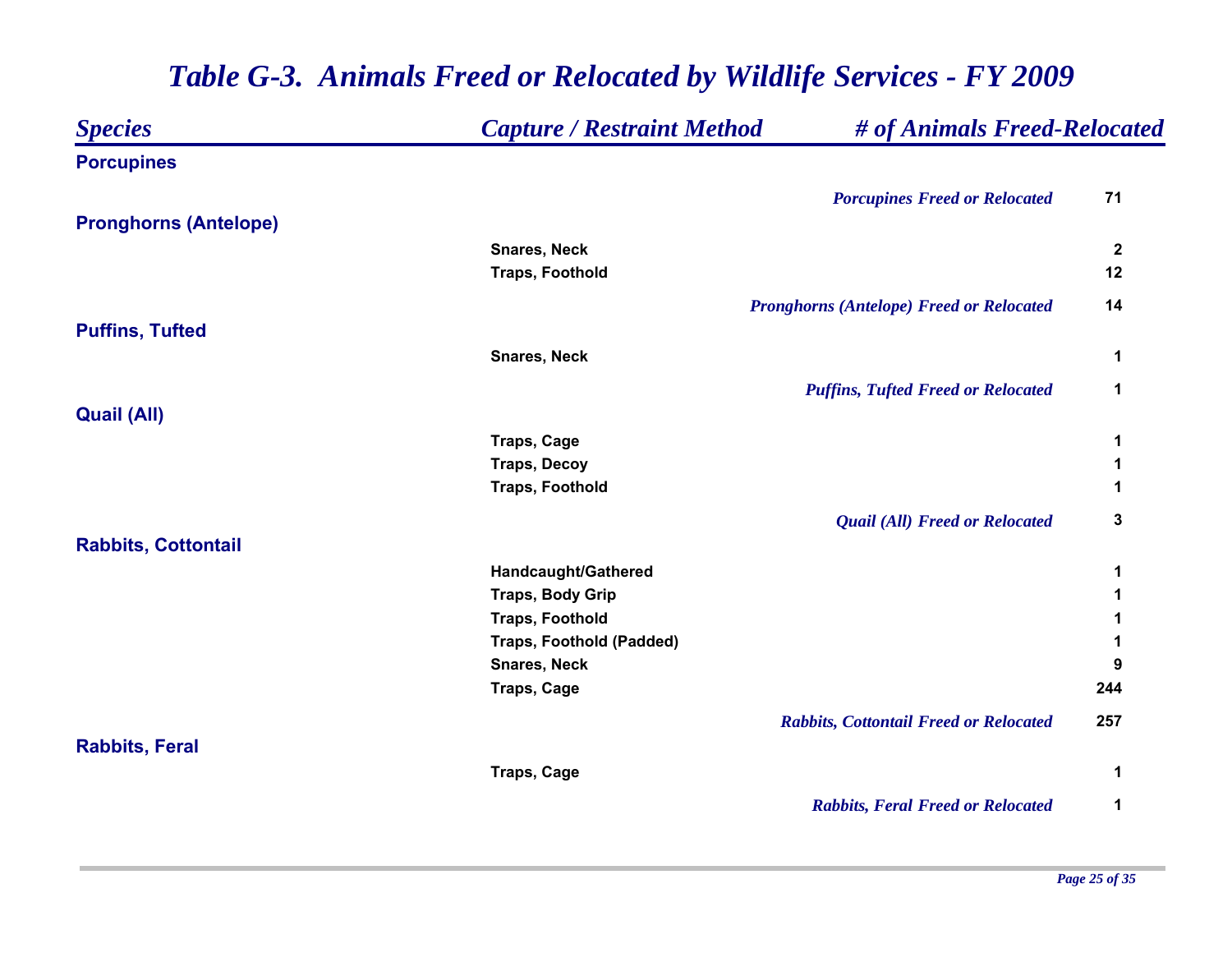| <b>Species</b>            | <b>Capture / Restraint Method</b> | # of Animals Freed-Relocated             |                |
|---------------------------|-----------------------------------|------------------------------------------|----------------|
| <b>Rabbits, Swamp</b>     |                                   |                                          |                |
|                           | <b>Traps, Cage</b>                |                                          | 1              |
|                           |                                   | <b>Rabbits, Swamp Freed or Relocated</b> | $\mathbf 1$    |
| <b>Rabbits, Z-(Other)</b> |                                   |                                          |                |
|                           | <b>Traps, Cage</b>                |                                          | 1              |
|                           |                                   |                                          |                |
|                           |                                   | Rabbits, Z-(Other) Freed or Relocated    | 1              |
| <b>Raccoons</b>           |                                   |                                          |                |
|                           | <b>Catch Pole</b>                 |                                          | 1              |
|                           | Snares, Foot/Leg                  |                                          | 3              |
|                           | <b>Traps, Body Grip</b>           |                                          | 3              |
|                           | <b>Snares, Neck</b>               |                                          | 8              |
|                           | Handcaught/Gathered               |                                          | 10             |
|                           | <b>Traps, Culvert</b>             |                                          | 15             |
|                           | <b>Traps, Foothold</b>            |                                          | 118            |
|                           | <b>Traps, Foothold (Padded)</b>   |                                          | 180            |
|                           | Traps, Cage                       |                                          | 14,624         |
|                           |                                   | <b>Raccoons Freed or Relocated</b>       | 14,962         |
| Rats, Gambian             |                                   |                                          |                |
|                           | <b>Traps, Cage</b>                |                                          | $\mathbf{2}$   |
|                           |                                   | <b>Rats, Gambian Freed or Relocated</b>  | $\mathbf{2}$   |
| <b>Rats, Norway</b>       |                                   |                                          |                |
|                           | <b>Traps, Foothold</b>            |                                          | 1              |
|                           | <b>Traps, Cage</b>                |                                          | 8              |
|                           |                                   |                                          |                |
|                           |                                   | <b>Rats, Norway Freed or Relocated</b>   | 9              |
| <b>Ravens, Common</b>     |                                   |                                          |                |
|                           | <b>Traps, Foothold</b>            |                                          | $\mathbf 2$    |
|                           | Handcaught/Gathered               |                                          | $\overline{7}$ |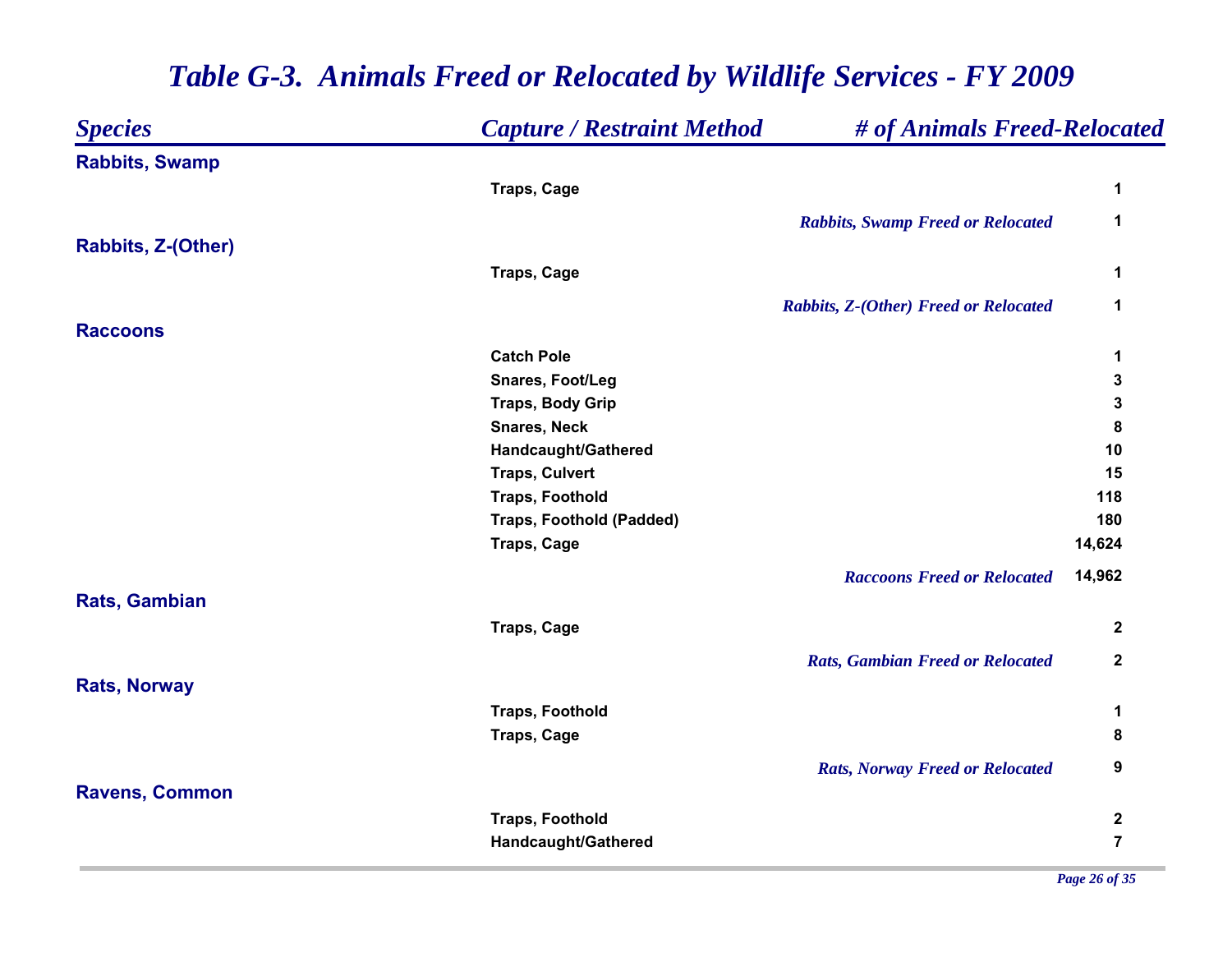| <b>Species</b>                  | <b>Capture / Restraint Method</b> | # of Animals Freed-Relocated                   |                  |
|---------------------------------|-----------------------------------|------------------------------------------------|------------------|
| <b>Ravens, Common</b>           |                                   |                                                |                  |
|                                 |                                   | <b>Ravens, Common Freed or Relocated</b>       | 9                |
| <b>Ringtails</b>                |                                   |                                                |                  |
|                                 | <b>Traps, Cage</b>                |                                                | 1                |
|                                 |                                   | <b>Ringtails Freed or Relocated</b>            | 1                |
| <b>Robins, American</b>         |                                   |                                                |                  |
|                                 | <b>Traps, Decoy</b>               |                                                | 1                |
|                                 | <b>Traps, Cage</b>                |                                                | 3                |
|                                 |                                   | <b>Robins, American Freed or Relocated</b>     | 4                |
| <b>Ruffs</b>                    |                                   |                                                |                  |
|                                 | Nets, Mist                        |                                                | 1                |
|                                 |                                   | <b>Ruffs Freed or Relocated</b>                | 1                |
| <b>Sandpipers, Common</b>       |                                   |                                                |                  |
|                                 | Handcaught/Gathered               |                                                | $\boldsymbol{2}$ |
|                                 | Nets, Mist                        |                                                | 20               |
|                                 |                                   | <b>Sandpipers, Common Freed or Relocated</b>   | 22               |
| <b>Sandpipers, Least</b>        |                                   |                                                |                  |
|                                 | Nets, Mist                        |                                                | 63               |
|                                 |                                   | <b>Sandpipers, Least Freed or Relocated</b>    | 63               |
| <b>Sandpipers, Pectoral</b>     |                                   |                                                |                  |
|                                 | Handcaught/Gathered               |                                                | 1                |
|                                 | Nets, Mist                        |                                                | 1                |
|                                 |                                   | <b>Sandpipers, Pectoral Freed or Relocated</b> | $\boldsymbol{2}$ |
| <b>Sandpipers, Semipalmated</b> |                                   |                                                |                  |
|                                 | Nets, Mist                        |                                                | 87               |
|                                 |                                   |                                                |                  |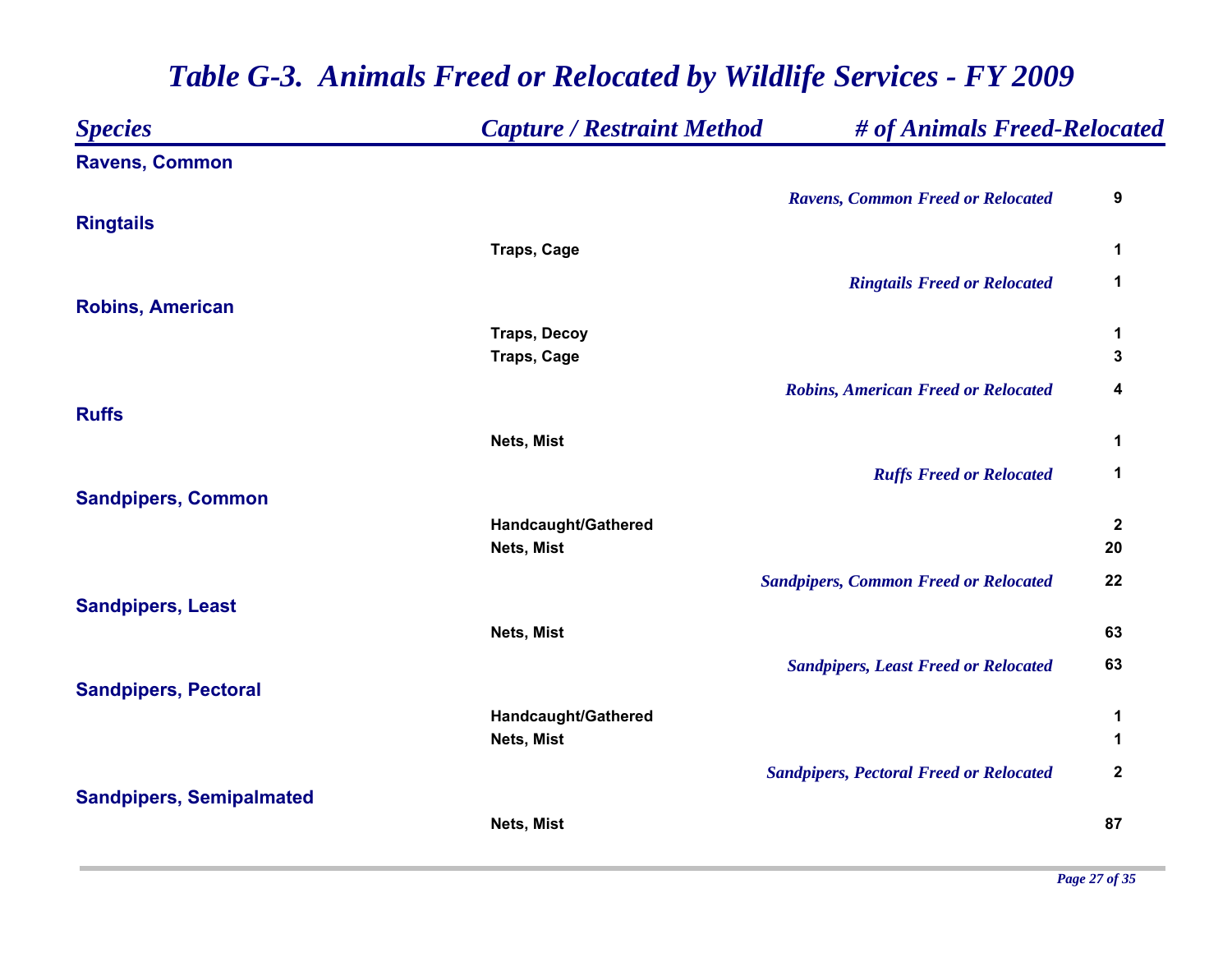| <b>Species</b>                               | <b>Capture / Restraint Method</b> | # of Animals Freed-Relocated                              |                  |
|----------------------------------------------|-----------------------------------|-----------------------------------------------------------|------------------|
| <b>Sandpipers, Semipalmated</b>              |                                   |                                                           |                  |
|                                              |                                   | <b>Sandpipers, Semipalmated Freed or Relocated</b>        | 87               |
| <b>Sandpipers, Sharp-Tailed</b>              |                                   |                                                           |                  |
|                                              | Handcaught/Gathered               |                                                           | 4                |
|                                              | Nets, Mist                        |                                                           | 34               |
|                                              |                                   | <b>Sandpipers, Sharp-Tailed Freed or Relocated</b>        | 38               |
| <b>Sandpipers, Spotted</b>                   |                                   |                                                           |                  |
|                                              | Nets, Mist                        |                                                           | $\mathbf 2$      |
|                                              |                                   | <b>Sandpipers, Spotted Freed or Relocated</b>             | $\boldsymbol{2}$ |
| <b>Sandpipers, Wood</b>                      |                                   |                                                           |                  |
|                                              | Handcaught/Gathered               |                                                           | 1                |
|                                              | Nets, Mist                        |                                                           | 5                |
|                                              |                                   | <b>Sandpipers, Wood Freed or Relocated</b>                | 6                |
| <b>Shearwaters (Other)</b>                   |                                   |                                                           |                  |
|                                              | Handcaught/Gathered               |                                                           | 14               |
|                                              |                                   | <b>Shearwaters (Other) Freed or Relocated</b>             | 14               |
| <b>Shearwaters, Wedge-Tailed</b>             |                                   |                                                           |                  |
|                                              | Handcaught/Gathered               |                                                           | 1                |
|                                              |                                   |                                                           |                  |
|                                              |                                   | <b>Shearwaters, Wedge-Tailed Freed or Relocated</b>       | 1                |
| <b>Sheep, Feral, Free-Ranging And Exotic</b> | <b>Traps, Foothold</b>            |                                                           | 1                |
|                                              |                                   |                                                           |                  |
|                                              |                                   | <b>Feral, Free-Ranging And Exotics Freed or Relocated</b> | 1                |
| <b>Shrikes, Loggerhead</b>                   |                                   |                                                           |                  |
|                                              | <b>Traps, Cage</b>                |                                                           | $\mathbf{2}$     |
|                                              |                                   | <b>Shrikes, Loggerhead Freed or Relocated</b>             | $\boldsymbol{2}$ |
|                                              |                                   |                                                           |                  |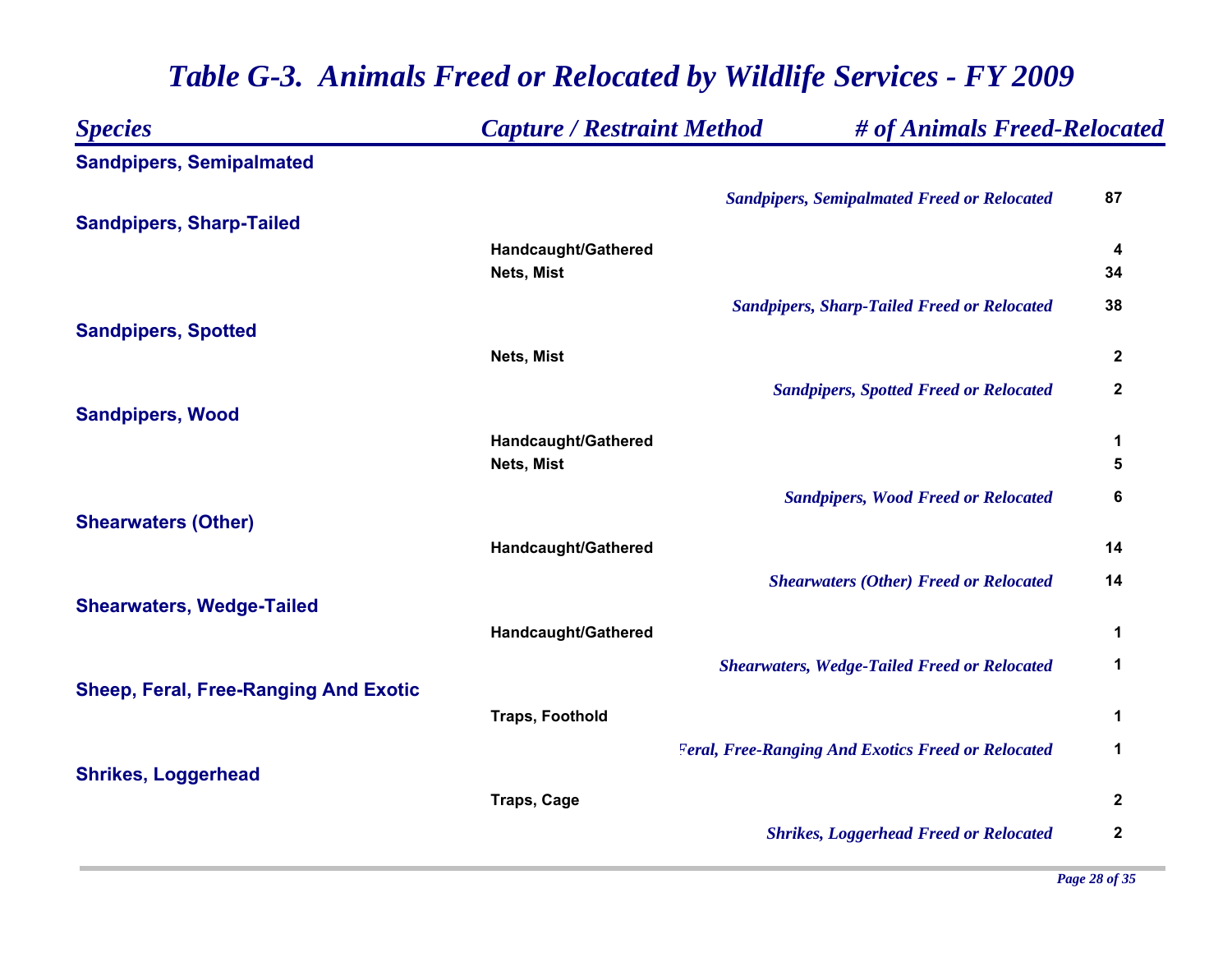| <b>Species</b>                                | <b>Capture / Restraint Method</b> | # of Animals Freed-Relocated                           |     |
|-----------------------------------------------|-----------------------------------|--------------------------------------------------------|-----|
| <b>Skunks, Hog-Nosed</b>                      |                                   |                                                        |     |
|                                               | <b>Traps, Cage</b>                |                                                        | 1   |
|                                               |                                   | <b>Skunks, Hog-Nosed Freed or Relocated</b>            | 1   |
| <b>Skunks, Striped</b>                        |                                   |                                                        |     |
|                                               | Handcaught/Gathered               |                                                        | 4   |
|                                               | <b>Traps, Culvert</b>             |                                                        | 9   |
|                                               | <b>Traps, Cage</b>                |                                                        | 771 |
|                                               |                                   | <b>Skunks, Striped Freed or Relocated</b>              | 784 |
| <b>Snakes, Gopher</b>                         |                                   |                                                        |     |
|                                               | Handcaught/Gathered               |                                                        | 4   |
|                                               |                                   | <b>Snakes, Gopher Freed or Relocated</b>               | 4   |
| <b>Snakes, Non-Venomous (Other)</b>           |                                   |                                                        |     |
|                                               | <b>Catch Pole</b>                 |                                                        | 4   |
|                                               | Handcaught/Gathered               |                                                        | 24  |
|                                               |                                   | <b>Snakes, Non-Venomous (Other) Freed or Relocated</b> | 28  |
| <b>Snakes, Rattlesnakes, Southern Pacific</b> |                                   |                                                        |     |
|                                               | <b>Catch Pole</b>                 |                                                        | 9   |
|                                               |                                   | s, Rattlesnakes, Southern Pacific Freed or Relocated   | 9   |
| <b>Snakes, Venomous (Other)</b>               |                                   |                                                        |     |
|                                               | Handcaught/Gathered               |                                                        | 1   |
|                                               |                                   | <b>Snakes, Venomous (Other) Freed or Relocated</b>     | 1   |
| <b>Snipes, Common</b>                         |                                   |                                                        |     |
|                                               | Nets, Mist                        |                                                        | 3   |
|                                               |                                   | <b>Snipes, Common Freed or Relocated</b>               | 3   |
| <b>Sparrows, Eurasian Tree</b>                |                                   |                                                        |     |
|                                               | Nets, Mist                        |                                                        | 3   |
|                                               |                                   |                                                        |     |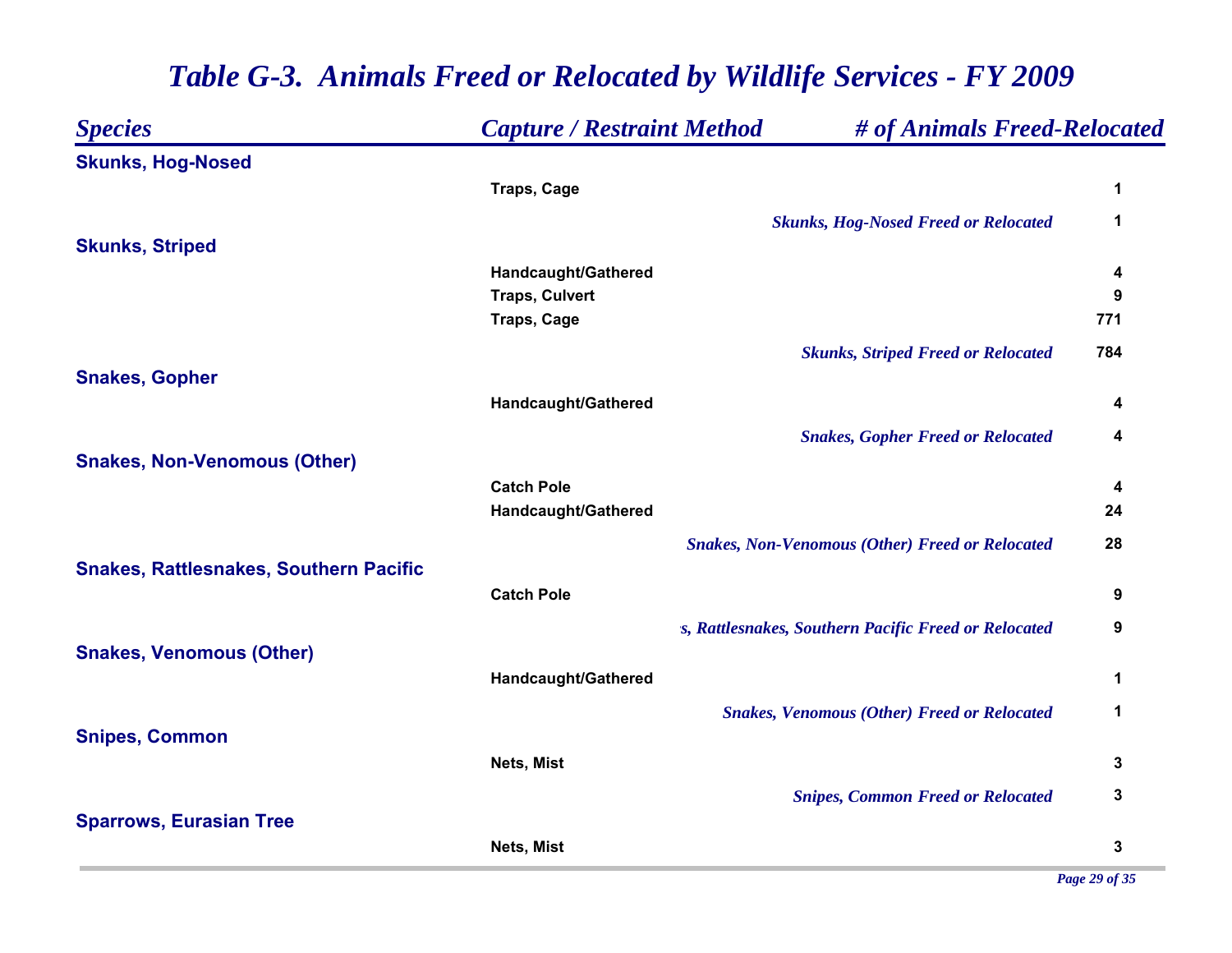| <b>Species</b>                       | <b>Capture / Restraint Method</b> | # of Animals Freed-Relocated                      |                         |
|--------------------------------------|-----------------------------------|---------------------------------------------------|-------------------------|
| <b>Sparrows, Eurasian Tree</b>       |                                   |                                                   |                         |
|                                      | <b>Traps, Snake</b>               |                                                   | 23                      |
|                                      |                                   | <b>Sparrows, Eurasian Tree Freed or Relocated</b> | 26                      |
| <b>Sparrows, Savannah</b>            |                                   |                                                   |                         |
|                                      | Handcaught/Gathered               |                                                   | 1                       |
|                                      | <b>Traps, Decoy</b>               |                                                   | 4                       |
|                                      |                                   | <b>Sparrows, Savannah Freed or Relocated</b>      | 5                       |
| <b>Sparrows, White-Crowned</b>       |                                   |                                                   |                         |
|                                      | <b>Traps, Cage</b>                |                                                   | $\mathbf 3$             |
|                                      | <b>Traps, Decoy</b>               |                                                   | 119                     |
|                                      |                                   | <b>Sparrows, White-Crowned Freed or Relocated</b> | 122                     |
| <b>Squirrels, Eastern Gray</b>       |                                   |                                                   |                         |
|                                      | <b>Traps, Cage</b>                |                                                   | 69                      |
|                                      |                                   | <b>Squirrels, Eastern Gray Freed or Relocated</b> | 69                      |
| <b>Squirrels, Fox</b>                |                                   |                                                   |                         |
|                                      | <b>Traps, Cage</b>                |                                                   | 145                     |
|                                      |                                   | <b>Squirrels, Fox Freed or Relocated</b>          | 145                     |
| <b>Squirrels, Gray</b>               |                                   |                                                   |                         |
|                                      | <b>Traps, Cage</b>                |                                                   | $\overline{\mathbf{7}}$ |
|                                      |                                   | <b>Squirrels, Gray Freed or Relocated</b>         | $\overline{7}$          |
| <b>Squirrels, Ground, California</b> |                                   |                                                   |                         |
|                                      | <b>Traps, Cage</b>                |                                                   | 19                      |
|                                      |                                   | Squirrels, Ground, California Freed or Relocated  | 19                      |
| <b>Squirrels, Red</b>                |                                   |                                                   |                         |
|                                      | Traps, Cage                       |                                                   | 38                      |
|                                      |                                   |                                                   |                         |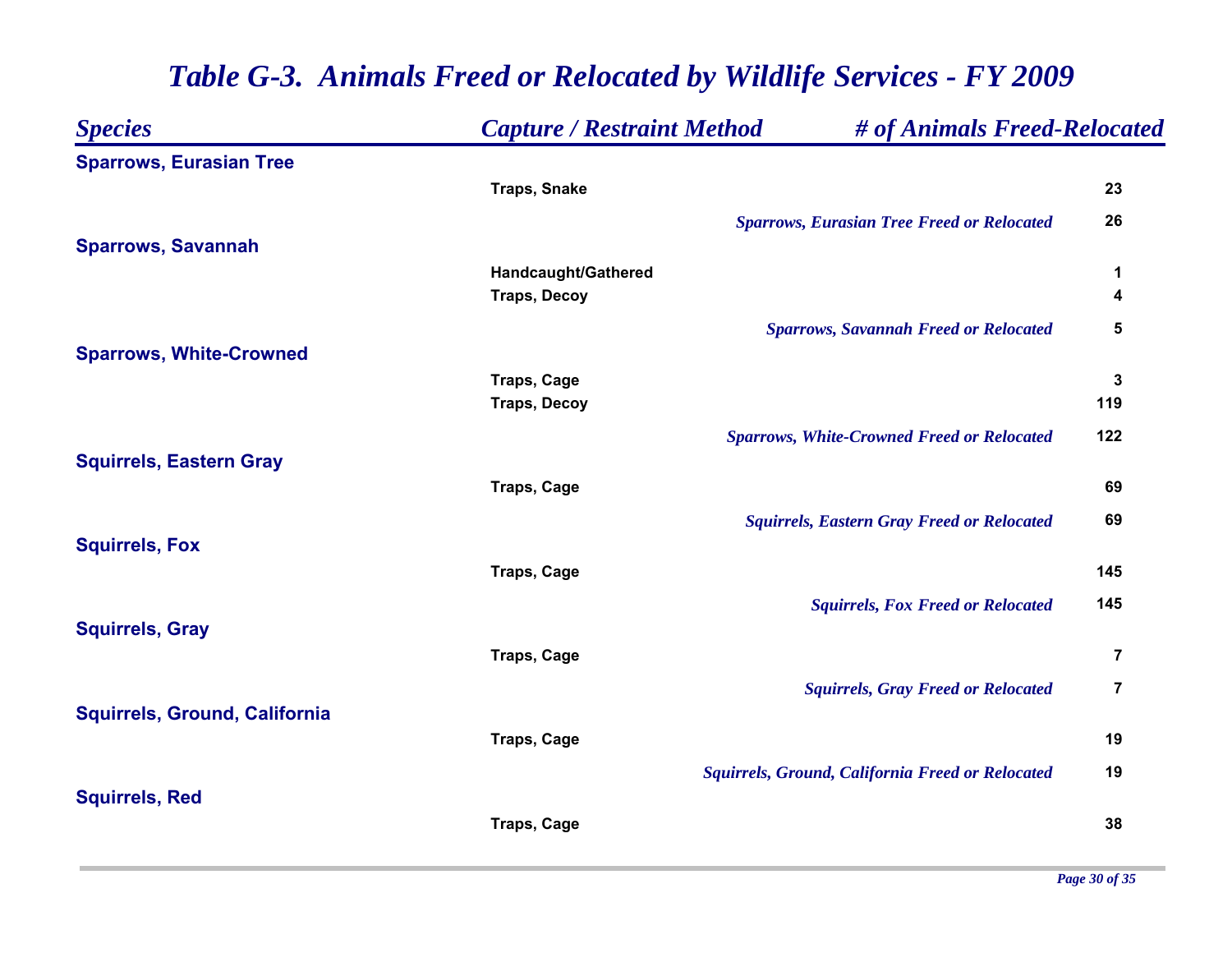| <b>Species</b>               | <b>Capture / Restraint Method</b> | # of Animals Freed-Relocated                    |                         |
|------------------------------|-----------------------------------|-------------------------------------------------|-------------------------|
| <b>Squirrels, Red</b>        |                                   |                                                 |                         |
|                              |                                   | <b>Squirrels, Red Freed or Relocated</b>        | 38                      |
| <b>Squirrels, Rock</b>       |                                   |                                                 |                         |
|                              | <b>Traps, Cage</b>                |                                                 | $\mathbf 1$             |
|                              |                                   | <b>Squirrels, Rock Freed or Relocated</b>       | 1                       |
| <b>Starlings, European</b>   |                                   |                                                 |                         |
|                              | Traps, Cage                       |                                                 | 111                     |
|                              | <b>Traps, Decoy</b>               |                                                 | 834                     |
|                              |                                   | <b>Starlings, European Freed or Relocated</b>   | 945                     |
| <b>Stints, Long-Toed</b>     |                                   |                                                 |                         |
|                              | Nets, Mist                        |                                                 | $\boldsymbol{2}$        |
|                              |                                   | <b>Stints, Long-Toed Freed or Relocated</b>     | $\mathbf 2$             |
| <b>Stints, Rufous-Necked</b> |                                   |                                                 |                         |
|                              | Handcaught/Gathered               |                                                 | 3                       |
|                              | Nets, Mist                        |                                                 | 3                       |
|                              |                                   | <b>Stints, Rufous-Necked Freed or Relocated</b> | 6                       |
| <b>Sturgeon, White</b>       |                                   |                                                 |                         |
|                              | <b>Fishing Poles</b>              |                                                 | 74                      |
|                              |                                   | <b>Sturgeon, White Freed or Relocated</b>       | 74                      |
| <b>Swallows, Barn</b>        |                                   |                                                 |                         |
|                              | Nets, Mist                        |                                                 | $\overline{\mathbf{7}}$ |
|                              |                                   | <b>Swallows, Barn Freed or Relocated</b>        | $\overline{7}$          |
| <b>Swallows, Tree</b>        |                                   |                                                 |                         |
|                              | <b>Traps, Decoy</b>               |                                                 | 1                       |
|                              |                                   | <b>Swallows, Tree Freed or Relocated</b>        | 1                       |
|                              |                                   |                                                 |                         |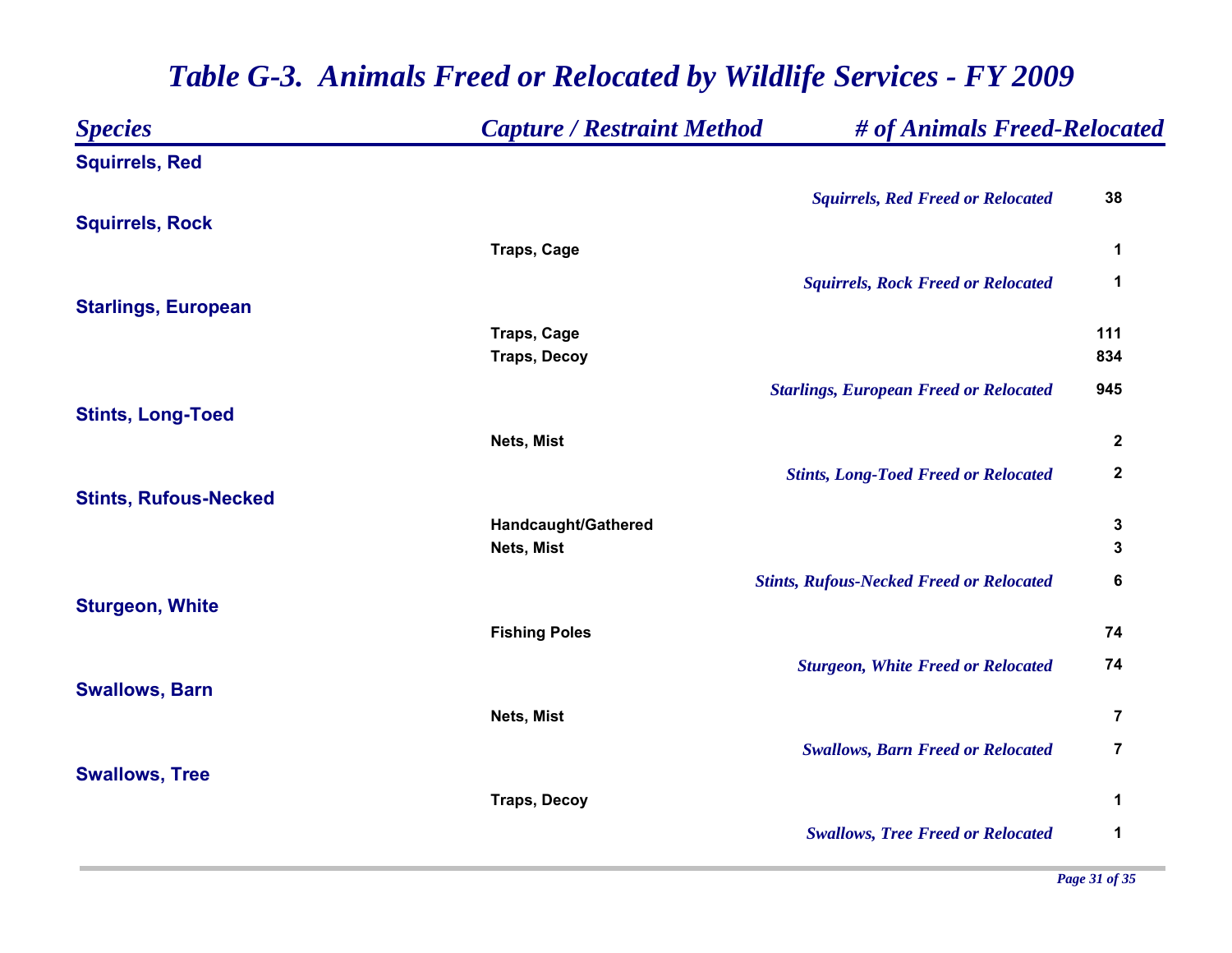| <b>Species</b>               | <b>Capture / Restraint Method</b> | # of Animals Freed-Relocated                    |             |
|------------------------------|-----------------------------------|-------------------------------------------------|-------------|
| <b>Swans, Black</b>          |                                   |                                                 |             |
|                              | Handcaught/Gathered               |                                                 | 1           |
|                              |                                   | <b>Swans, Black Freed or Relocated</b>          | 1           |
| <b>Swans, Mute</b>           |                                   |                                                 |             |
|                              | <b>Traps, Body Grip</b>           |                                                 | 1           |
|                              |                                   | <b>Swans, Mute Freed or Relocated</b>           | 1           |
| <b>Swifts (All)</b>          | Handcaught/Gathered               |                                                 | 1           |
|                              |                                   |                                                 | 1           |
| <b>Swine, Feral</b>          |                                   | <b>Swifts (All) Freed or Relocated</b>          |             |
|                              | <b>Traps, Cage</b>                |                                                 | 4           |
|                              | Handcaught/Gathered               |                                                 | 10          |
|                              |                                   | <b>Swine, Feral Freed or Relocated</b>          | 14          |
| <b>Tattlers, Gray-Tailed</b> |                                   |                                                 |             |
|                              | Nets, Mist                        |                                                 | 23          |
|                              |                                   | <b>Tattlers, Gray-Tailed Freed or Relocated</b> | 23          |
| <b>Tattlers, Wandering</b>   | Handcaught/Gathered               |                                                 | $\mathbf 1$ |
|                              | Nets, Mist                        |                                                 | 14          |
|                              |                                   | <b>Tattlers, Wandering Freed or Relocated</b>   | 15          |
| <b>Thrushes, Wood</b>        |                                   |                                                 |             |
|                              | <b>Traps, Cage</b>                |                                                 | 1           |
|                              |                                   | <b>Thrushes, Wood Freed or Relocated</b>        | 1           |
| <b>Toads, Marine</b>         |                                   |                                                 |             |
|                              | <b>Traps, Cage</b>                |                                                 | $\mathbf 2$ |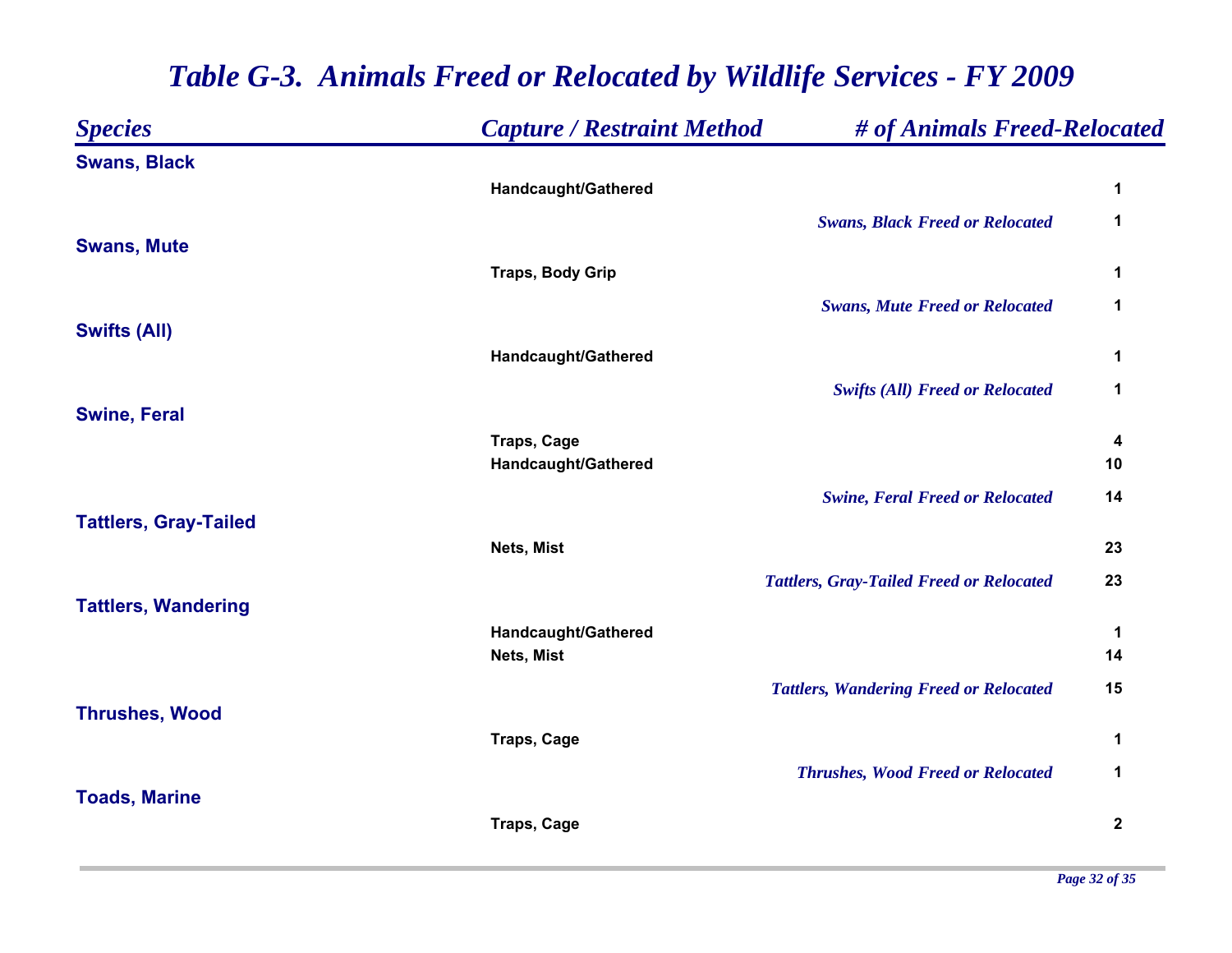| <b>Species</b>             | <b>Capture / Restraint Method</b> | # of Animals Freed-Relocated                  |                |
|----------------------------|-----------------------------------|-----------------------------------------------|----------------|
| <b>Toads, Marine</b>       |                                   |                                               |                |
|                            |                                   | <b>Toads, Marine Freed or Relocated</b>       | $\mathbf 2$    |
| <b>Towhees, Brown</b>      |                                   |                                               |                |
|                            | <b>Traps, Decoy</b>               |                                               | 23             |
|                            |                                   | <b>Towhees, Brown Freed or Relocated</b>      | 23             |
| <b>Turkeys, Wild</b>       |                                   |                                               |                |
|                            | <b>Traps, Foothold</b>            |                                               | 1              |
|                            |                                   | <b>Turkeys, Wild Freed or Relocated</b>       | 1              |
| <b>Turnstones, Ruddy</b>   |                                   |                                               |                |
|                            | Handcaught/Gathered               |                                               | 16             |
|                            | Nets, Mist                        |                                               | 48             |
|                            |                                   | <b>Turnstones, Ruddy Freed or Relocated</b>   | 64             |
| <b>Turtles Other</b>       |                                   |                                               |                |
|                            | <b>Catch Pole</b>                 |                                               | 1              |
|                            | <b>Snares, Neck</b>               |                                               | 1              |
|                            | <b>Traps, Foothold</b>            |                                               | 1              |
|                            | <b>Traps, Other</b>               |                                               | 6              |
|                            | <b>Traps, Cage</b>                |                                               | $\overline{7}$ |
|                            | Handcaught/Gathered               |                                               | 26             |
|                            | <b>Traps, Body Grip</b>           |                                               | 53             |
|                            |                                   | <b>Turtles Other Freed or Relocated</b>       | 95             |
| <b>Turtles, Common Map</b> |                                   |                                               |                |
|                            | <b>Traps, Cage</b>                |                                               | 3              |
|                            | <b>Traps, Body Grip</b>           |                                               | 4              |
|                            |                                   | <b>Turtles, Common Map Freed or Relocated</b> | $\overline{7}$ |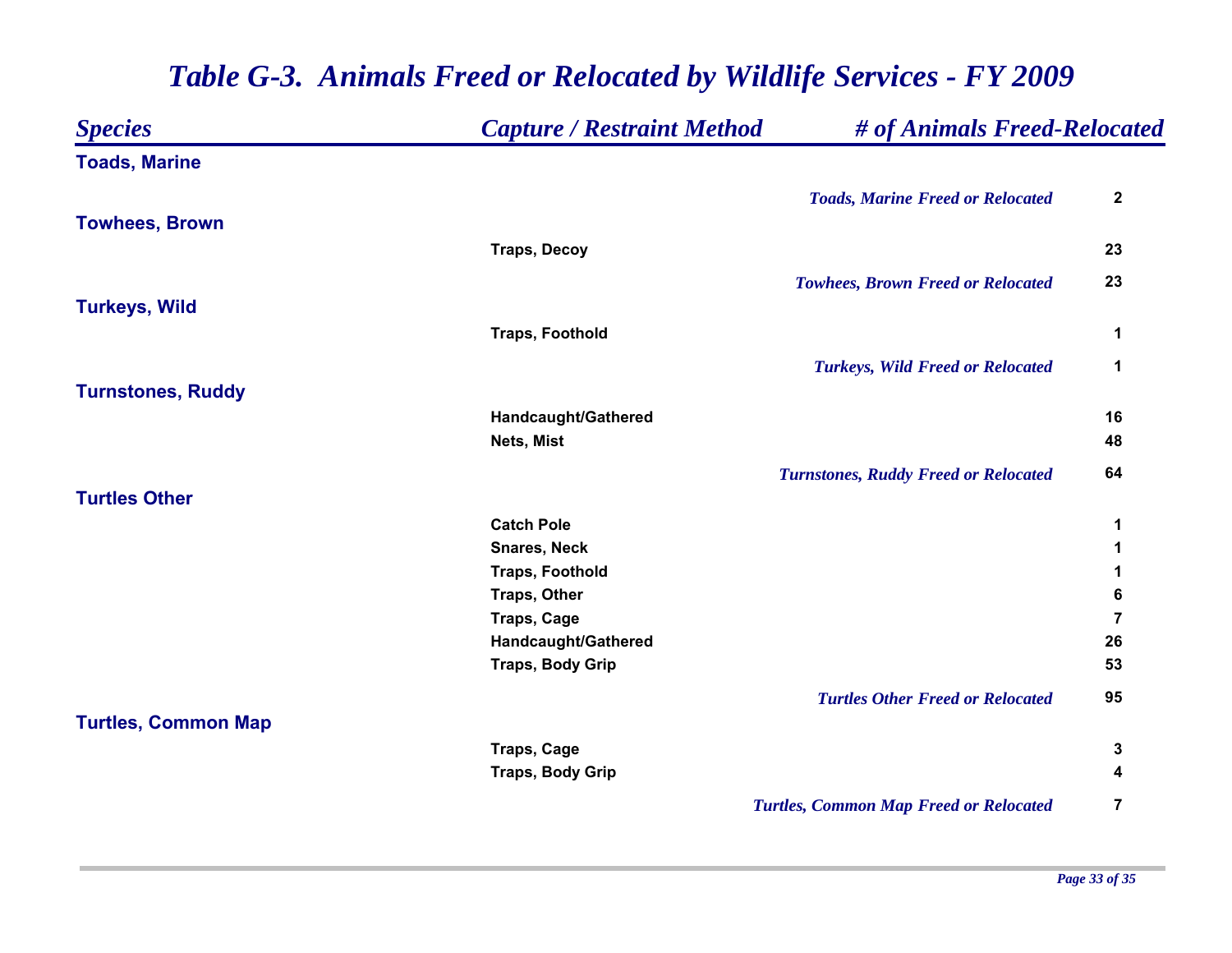| <b>Species</b>                  | <b>Capture / Restraint Method</b> | # of Animals Freed-Relocated                       |                |
|---------------------------------|-----------------------------------|----------------------------------------------------|----------------|
| <b>Turtles, Common Musk</b>     |                                   |                                                    |                |
|                                 | <b>Traps, Body Grip</b>           |                                                    | $\mathbf 2$    |
|                                 |                                   | <b>Turtles, Common Musk Freed or Relocated</b>     | $\mathbf 2$    |
| <b>Turtles, Common Snapping</b> |                                   |                                                    |                |
|                                 | <b>Traps, Cage</b>                |                                                    | $\mathbf{2}$   |
|                                 | <b>Traps, Foothold</b>            |                                                    | $\overline{7}$ |
|                                 | <b>Snares, Neck</b>               |                                                    | 11             |
|                                 | <b>Traps, Body Grip</b>           |                                                    | 359            |
|                                 |                                   | <b>Turtles, Common Snapping Freed or Relocated</b> | 379            |
| <b>Turtles, Painted</b>         |                                   |                                                    |                |
|                                 | <b>Traps, Cage</b>                |                                                    | 1              |
|                                 | <b>Traps, Body Grip</b>           |                                                    | 12             |
|                                 |                                   | <b>Turtles, Painted Freed or Relocated</b>         | 13             |
| <b>Voles (All)</b>              |                                   |                                                    |                |
|                                 | <b>Traps, Cage</b>                |                                                    | 23             |
|                                 |                                   | <b>Voles (All) Freed or Relocated</b>              | 23             |
| <b>Vultures, Black</b>          |                                   |                                                    |                |
|                                 | Handcaught/Gathered               |                                                    | 1              |
|                                 | <b>Traps, Foothold</b>            |                                                    | 1              |
|                                 | <b>Traps, Cage</b>                |                                                    | 2              |
|                                 |                                   | <b>Vultures, Black Freed or Relocated</b>          | 4              |
| <b>Vultures, Turkey</b>         |                                   |                                                    |                |
|                                 | <b>Traps, Cage</b>                |                                                    | 3              |
|                                 | <b>Traps, Foothold</b>            |                                                    | 6              |
|                                 |                                   | <b>Vultures, Turkey Freed or Relocated</b>         | 9              |